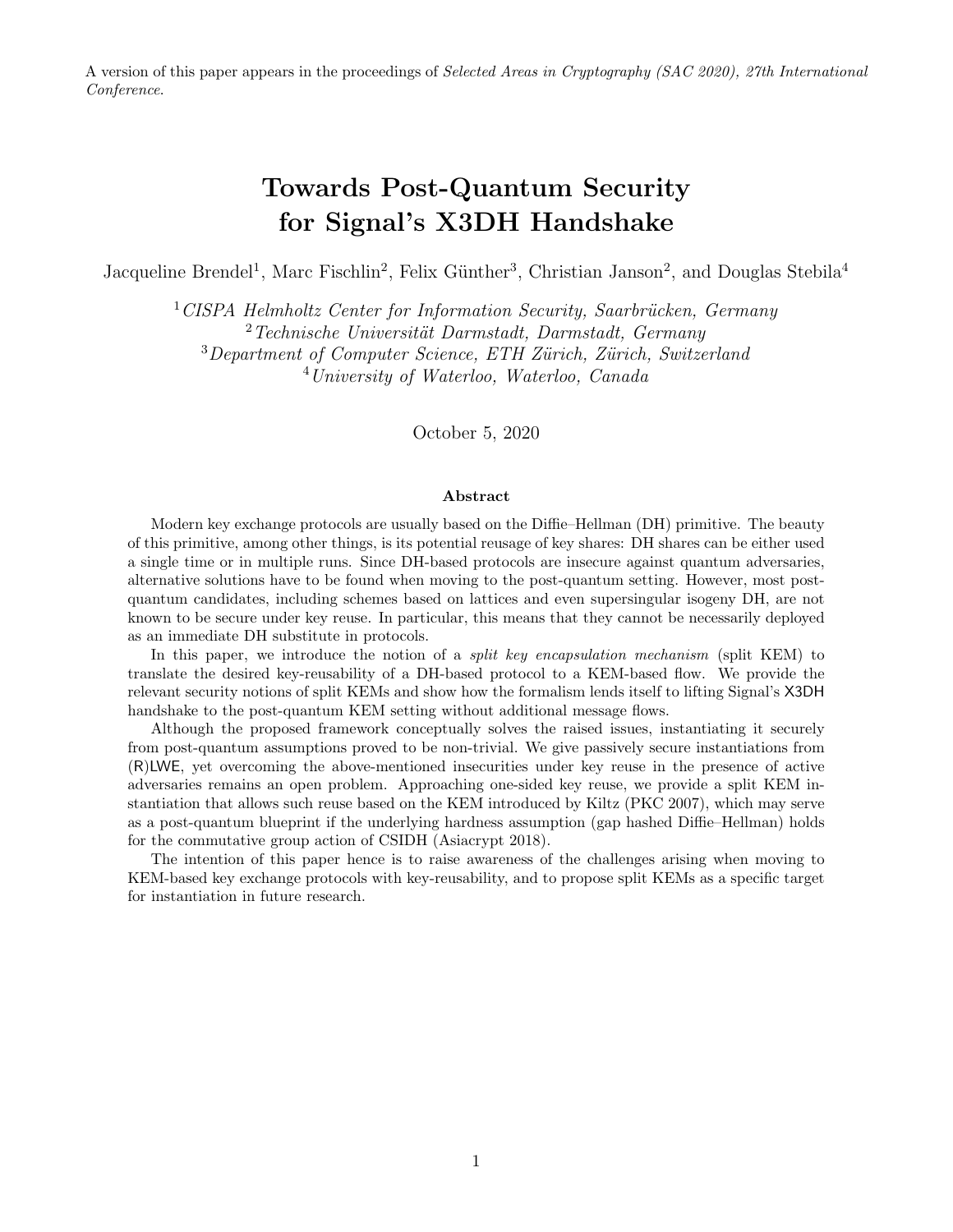# Contents

| $\mathbf{1}$ | Introduction                                                                                                               | 3              |
|--------------|----------------------------------------------------------------------------------------------------------------------------|----------------|
|              | 1.1                                                                                                                        | $\overline{4}$ |
|              | 1.2                                                                                                                        | $\frac{5}{2}$  |
| $\mathbf{2}$ | Preliminaries                                                                                                              | 7              |
|              | 2.1                                                                                                                        | -7             |
|              | 2.2                                                                                                                        |                |
|              | 2.2.1                                                                                                                      | -8             |
| 3            | Instantiating Signal's X3DH Key Exchange with KEMs                                                                         | 8              |
|              | 3.1                                                                                                                        |                |
|              | 3.2                                                                                                                        | - 10           |
| 4            | <b>Split Key Encapsulation Mechanisms</b>                                                                                  | 11             |
|              | 4.1                                                                                                                        | -11            |
|              | 4.2                                                                                                                        |                |
|              | 4.3                                                                                                                        |                |
|              | 4.3.1                                                                                                                      |                |
|              | 4.4                                                                                                                        | -16            |
|              | 4.4.1                                                                                                                      | -16            |
|              | mn-IND-CCA security from GapHDH $\ldots \ldots \ldots \ldots \ldots \ldots \ldots \ldots \ldots \ldots \ldots 17$<br>4.4.2 |                |
| 5            | Conclusion                                                                                                                 | 19             |
|              | References                                                                                                                 | 19             |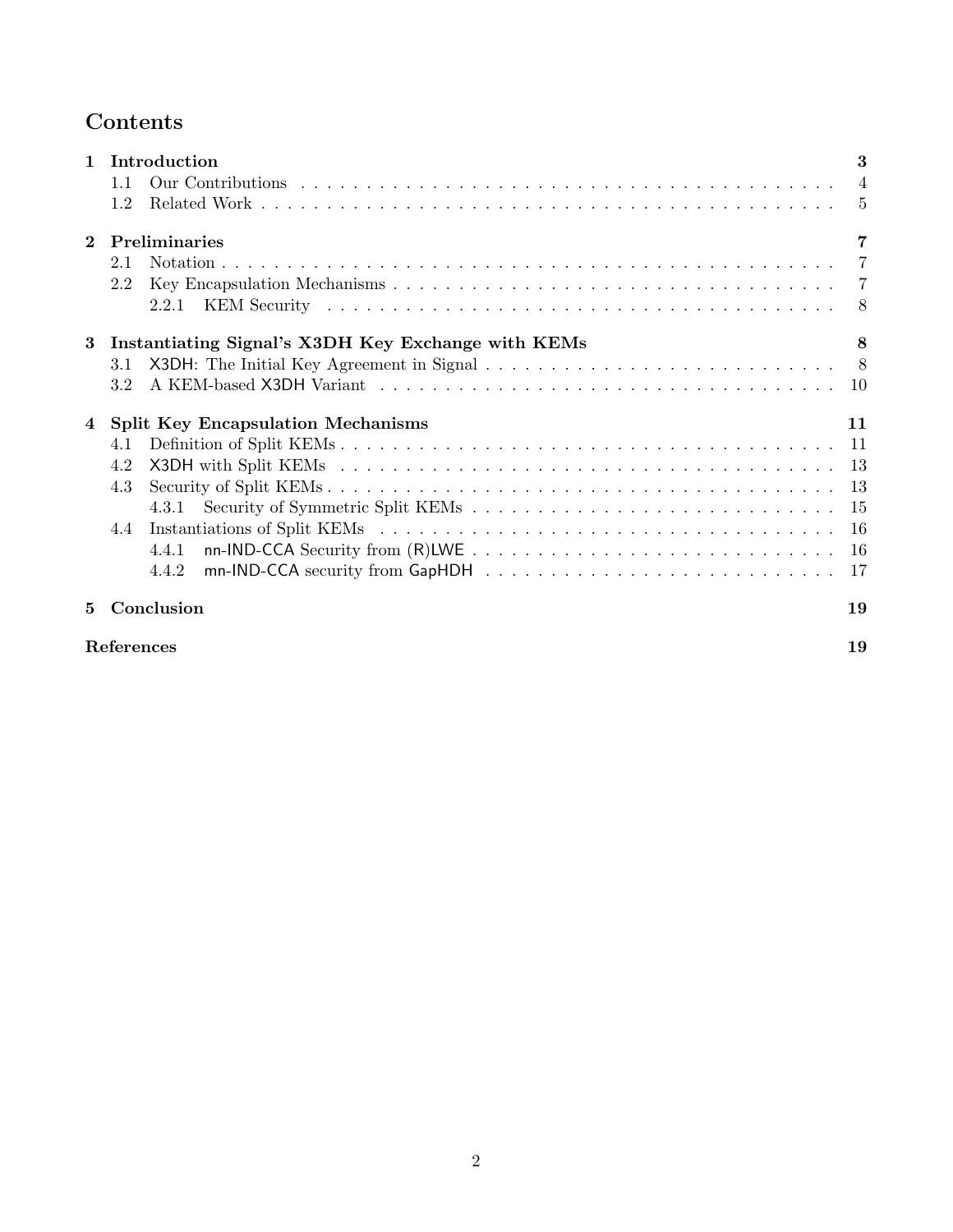# <span id="page-2-0"></span>1 Introduction

The core Diffie–Hellman protocol [\[21\]](#page-20-0)—Alice sends  $g^x$ , Bob sends  $g^y$ , and both compute  $g^{xy}$  as shared secret—is a beautiful and versatile cryptographic primitive, plays a central role in modern key exchange protocols, and appears in many variants. For example, a key share  $(x, g^x)$  can be *ephemeral* (meaning used only once) or static (meaning reused multiple times). Furthermore, the same share can be used in role-symmetric ways, i.e., as both initiator and responder of key exchange sessions and the same message flow can give rise to different authenticated key exchange (AKE) protocols (e.g., HMQV [\[50\]](#page-22-0), CMQV [\[75\]](#page-23-0), NAXOS [\[54\]](#page-22-1)). The security of DH-based constructions can in turn be based on many cryptographic assumptions over the group, ranging from simple passive assumptions like computational (CDH) or decisional (DDH) Diffie–Hellman, to interactive assumptions like GapDH [\[63\]](#page-22-2), oracle DH (ODH) [\[1\]](#page-18-2), or PRF-ODH [\[43,](#page-21-0) [11\]](#page-19-0).

Indeed, modern real-world cryptographic protocols employ the Diffie–Hellman key exchange protocol in ways that often rely on many aspects of this versatility. Table [1](#page-3-1) shows key exchange patterns from various Internet protocols that employ a "signed ephemeral Diffie–Hellman" approach. In TLS 1.2 [\[20\]](#page-20-1), the server sends the initial ephemeral public key, and the client responds, while in TLS 1.3 [\[69\]](#page-23-1), the roles are reversed to reduce the number of round trips: the client sends the initial ephemeral public key, and the server responds. In both cases the security proofs [\[43,](#page-21-0) [30\]](#page-20-2) rely on interactive DH assumptions (variants of PRF-ODH) because of how the session key is used in the protocol prior to the session being fully authenticated.

In implicitly authenticated key exchange, static key pairs are used to derive shared secrets that can only be computed by the intended parties; having a peer who successfully computes the shared secret implicitly authenticates that peer, in contrast to the explicit authentication provided by checking a signature computed by one's peer. Implicitly authenticated key exchange protocols have long been of academic interest (e.g., [\[50,](#page-22-0) [17,](#page-19-1) [77\]](#page-23-2)), and have recently started to be used in real-world protocols, such as the original handshake design of Google's QUIC protocol [\[68,](#page-23-3) [57\]](#page-22-3) or the Signal protocol [\[72,](#page-23-4) [14\]](#page-19-2), as well as OPTLS [\[52\]](#page-22-4) which is the conceptual foundation of the TLS 1.3 handshake (cf. Table [2\)](#page-4-1). In these designs, (semi-)static DH keys enable low-latency, zero round-trip time connections. The Signal protocol even focuses on asynchronous communication, enabling parties to initiate a connection despite their peer being offline.

Moving to post-quantum solutions. Unfortunately, DH-based protocols are not secure against quantum adversaries, so key exchange protocols need to transition to post-quantum designs. The NIST Post Quantum Cryptography Standardization process [\[61\]](#page-22-5) is currently in the second round for identifying quantum-resistant primitives. Furthermore, experimental deployment of post-quantum algorithms in key exchange protocols has already taken place, e.g., by Google, Cloudflare, and the Open Quantum Safe project [\[55,](#page-22-6) [56,](#page-22-7) [53,](#page-22-8) [73,](#page-23-5) [18\]](#page-20-3).

While key exchange protocols are a crucial building block for many applications, the NIST standardization process did not explicitly ask for key exchange, but for the conceptually simpler notions of key encapsulation mechanisms (KEMs) [\[71,](#page-23-6) [16\]](#page-19-3). A KEM allows encapsulation of a symmetric key under a public key within a ciphertext, such that the symmetric key can be decapsulated only when knowing the corresponding secret key. Security-wise, the ciphertext hides the encapsulated symmetric key indistinguishably from a random string. The proposals to the NIST standardization process mostly follow the approach to first provide a (weakly secure) public-key encryption scheme and then use well-known transforms such as the Fujisaki–Okamoto transform [\[36,](#page-21-1) [37,](#page-21-2) [41\]](#page-21-3) to achieve a strongly-secure KEM with respect to active adversaries.

In principle, KEMs can directly be used to build and analyze key exchange protocols, and allow to capture (implicitly authenticated) Diffie–Hellman flows (e.g., in the static Diffie–Hellman handshake of TLS 1.2 [\[51\]](#page-22-9)). The naive approach hence would be to simply replace every DH combination in a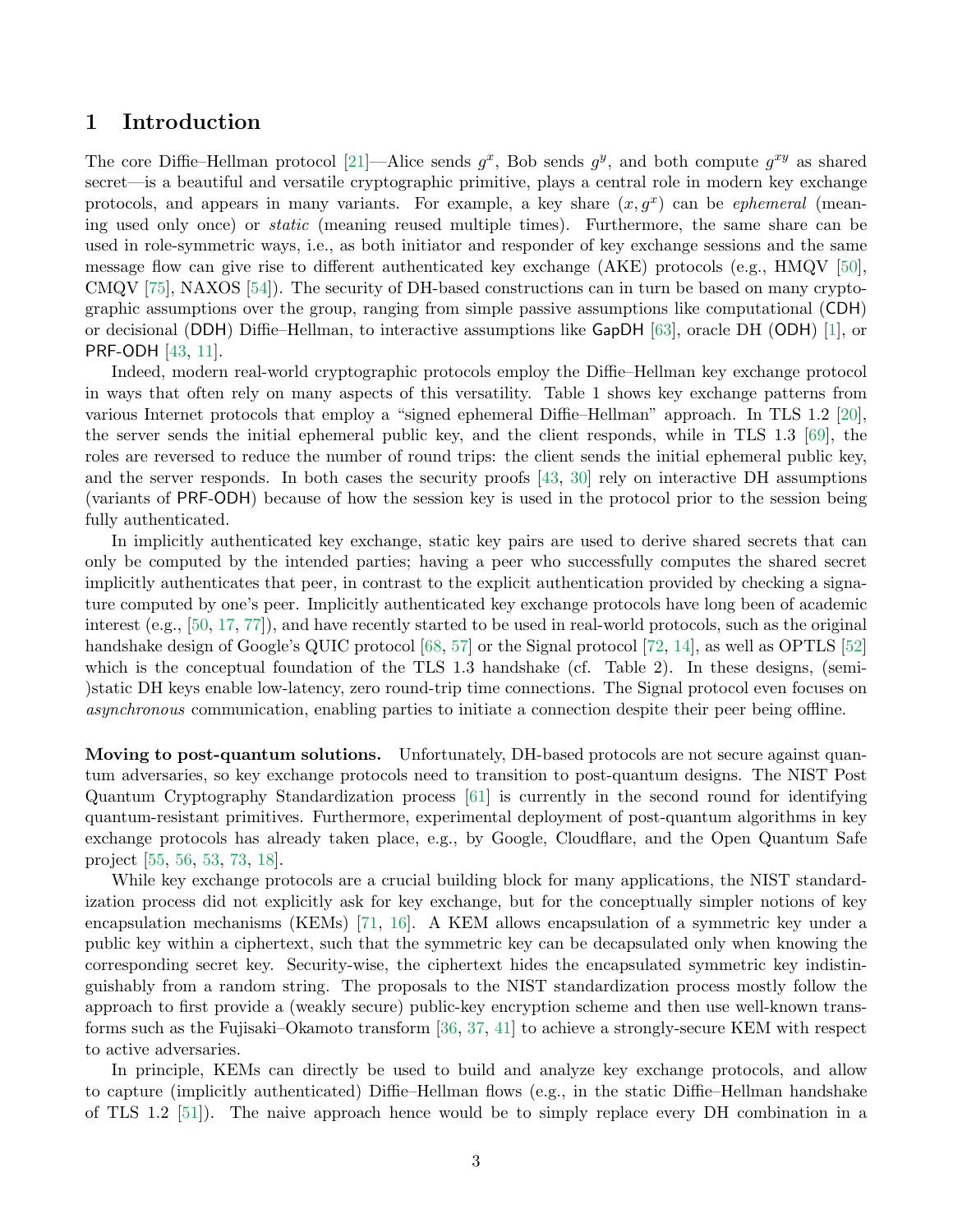<span id="page-3-1"></span>

| Protocol<br>Core message flow           |                                                                      | Session key                | Security                          |
|-----------------------------------------|----------------------------------------------------------------------|----------------------------|-----------------------------------|
|                                         | hello                                                                |                            |                                   |
| $\textbf{SSHv2}$ [78]                   | hello                                                                |                            |                                   |
| (signed eph. DH)                        | $epk_A$                                                              | $DH(epk_A, epk_B)$ DDH [6] |                                   |
|                                         | $epk_B, lpk_B, sig$                                                  |                            |                                   |
|                                         |                                                                      |                            |                                   |
| <b>TLS 1.2</b> [20]<br>(signed eph. DH) | hello<br>$epk_B$ , cert $[lpk_B]$ , sig<br>$epk_A$                   |                            | $DH(epkA, epkB)$ snPRF-ODH [43]   |
| <b>TLS 1.3 [69]</b><br>(signed eph. DH) | hello, $epk_A$<br>$\overline{epk_B, \text{cert}[lpk_B], \text{sig}}$ |                            | $DH(epk_A, epk_B)$ snPRF-ODH [30] |

Table 1: Signed DH key exchange patterns of selected Internet protocols. With  $epk<sub>X</sub>$  and  $lpk<sub>X</sub>$  we denote the ephemeral resp. long-term key of a party, hello is the protocol initiator's message, sig a signature under the long-term key, and cert $[lpk_X]$  the long-term key and certificate of party X.

key exchange protocol with a KEM. However, whereas DH shares can be freely reused by both parties, particularly allowing static-static combinations (as used, e.g., in Signal [\[72\]](#page-23-4)), the KEM concept restricts reuse to one side, namely the decapsulator. This in turn limits the possible message flows and contributions of ephemeral randomness that standard KEMs can capture, hindering a direct translation of DH-type protocols to KEM-based designs, and leading to the question:

> Can we capture post-quantum KEM designs in a way that enables flexible key reuse and support efficient message flows similar to the widely-used Diffie–Hellman-based designs?

### <span id="page-3-0"></span>1.1 Our Contributions

In this paper, we work towards a structure for achieving the key-reusability of Diffie–Hellman-based key exchanges in the KEM setting by introducing the notion of split KEMs in Section [4.1.](#page-10-1) In split KEMs, encapsulation of a shared secret takes as input not only the public key of the decapsulator but also a (potentially static) secret key of the encapsulator. Similarly, decapsulation of a ciphertext takes as input not only the decapsulator's secret key, but also the encapsulator public key corresponding to the secret key used in encapsulation.

In Section [4.2,](#page-12-0) we illustrate how split KEMs enable the smooth transfer of popular DH-based key exchanges such as Signal's X3DH to the (post-quantum) KEM setting. Especially in the case of the Signal protocol, the complex and asynchronous initial key agreement (X3DH, short for "Extended Triple Diffie–Hellman") has been abstracted away as an idealized primitive in works on secure messaging with and without post-quantum security considerations (cf., e.g., the work by Alwen, Coretti, and Dodis [\[2\]](#page-18-3) which is amenable to post-quantum security).

In Section [4.3,](#page-12-1) we transfer the commonly-used security notion for KEMs of indistinguishability of encapsulated keys from random to the split KEM setting. For this we introduce the notion of lr-IND-CCA security that is parametrized by  $l \in \{n, s, m\}$  and  $r \in \{n, m\}$  which will indicate how often the adversary is allowed to query the "left" decapsulation oracle or the "right" encapsulation oracle. (Here, n means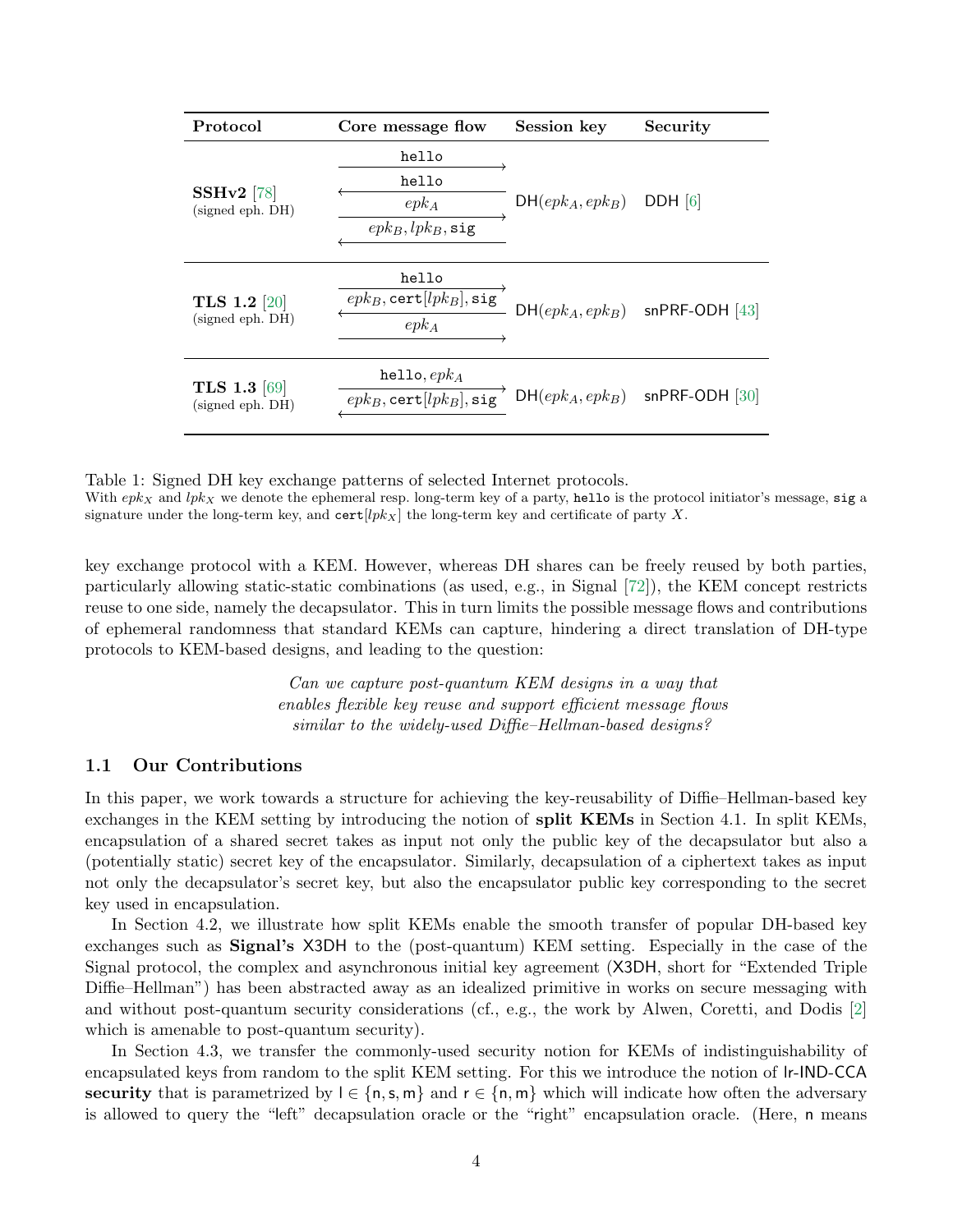<span id="page-4-1"></span>

| Protocol                                                                        | Core message flow                                                                                                     | Session key                                                                                                                             | Security                                                             |
|---------------------------------------------------------------------------------|-----------------------------------------------------------------------------------------------------------------------|-----------------------------------------------------------------------------------------------------------------------------------------|----------------------------------------------------------------------|
| <b>TLS 1.2</b> [20]<br>(implicit-auth. static DH)<br>$+$ explicit-auth. MAC)    | hello<br>$cert[lpk_B],$ mac<br>$epk_A, \texttt{mac}$                                                                  | $DH(epk_A, lpk_B)$                                                                                                                      | mnPRF-ODH $[51]$                                                     |
| <b>OPTLS</b> [52]<br>(implicit-auth. static/eph. DH)<br>$+$ explicit-auth. MAC) | hello, $epk_A$<br>$epk_B$ , cert $[lpk_B]$ , mac                                                                      | $DH(epk_A, epk_B)$<br>$DH(epk_A, lpk_B)$                                                                                                | GapDH, DDH [52]<br>(ROM)                                             |
| Signal $[72]$<br>(X3DH: triple DH<br>handshake $+$ opt. eph./eph.)              | $\begin{array}{c} \texttt{hello} \\ \bar{l}pk_{B},sspk_{B}^{\dagger},epk_{B}^{\dagger} \end{array}$<br>$lpk_A, epk_A$ | $DH(lpk_A, sspk_B)$<br>$DH(epk_A, lpk_B)$<br>$DH(epk_A, sspk_B)$<br>$\rightarrow$ DH(epk <sub>A</sub> , epk <sub>B</sub> ) <sup>†</sup> | mmPRF-ODH,<br>smPRF-ODH,<br>smPRF-ODH,<br>$snPRF-ODH^{\dagger}$ [14] |
| <b>QUIC</b> [68, 57]<br>(original handshake)                                    | hello, $epk_A$<br>$sspk_B$                                                                                            | $\rightarrow$ DH(epk <sub>A</sub> , lpk <sub>B</sub> )  <br>$DH(epk_A, sspk_B)$                                                         | GapDH[34]<br>(ROM)                                                   |

Table 2: Implicitly authenticated DH key exchange patterns of selected Internet protocols.

With  $epk<sub>X</sub>$  and  $lpk<sub>X</sub>$  we denote the ephemeral resp. long-term key of a party (the latter might be known to a peer in advance), hello is the protocol initiator's message, mac a message authentication code under a derived key, and cert $[lpk_X]$  the long-term key and certificate of party  $X$ . Dashed arrows in the Signal key exchange indicate obtaining the "prekey bundle" from the Signal server, blue values marked with  $\dagger$  are optional.

no query is allowed, s means a single query is allowed, and m means (polynomially) many queries are allowed.) This **novel fine-grained security notion** allows not only to distinguish between passive and active attacks, but also captures key reuse on either the decapsulator's or the encapsulator's side or on both sides.

As for realizing the split KEM notion, we show in Section [4.4](#page-15-0) that plain (R)LWE-based KEMs do non-trivially match the split KEM structure and maintain security in this formalization. However, known key reuse attacks against (R)LWE-based KEMs prohibit such an instantiation from being secure against active adversaries. We furthermore give an instantiation of an actively-secure split KEM achieving mn-IND-CCA security based on the KEM introduced by Kiltz [\[48\]](#page-21-5). While not being a post-quantum secure split KEM per se, the design and hardness assumptions may be replicable in the CSIDH setting (cf. the following discussion in Section [1.2\)](#page-4-0). Unfortunately, we have so far been unable to successfully develop an instantiation in the strongest mm-IND-CCA setting from a post-quantum assumption. We identify this as an important challenge for future work.

### <span id="page-4-0"></span>1.2 Related Work

Related work for our split KEM notion includes approaches towards post-quantum security of concrete protocols, notions for key reuse and the possibility of key reuse in various post-quantum settings, as well as foundational extensions to the definitional framework of KEMs.

Post-quantum protocols. Post-quantum secure protocol variants based on KEMs have been proposed for TLS 1.3 [\[70\]](#page-23-8) and WireGuard [\[42\]](#page-21-6). These protocols, unlike Signal, allow (multiple) round trips and therefore do not experience the same problem we discuss in this paper. For Signal, Alwen, Coretti,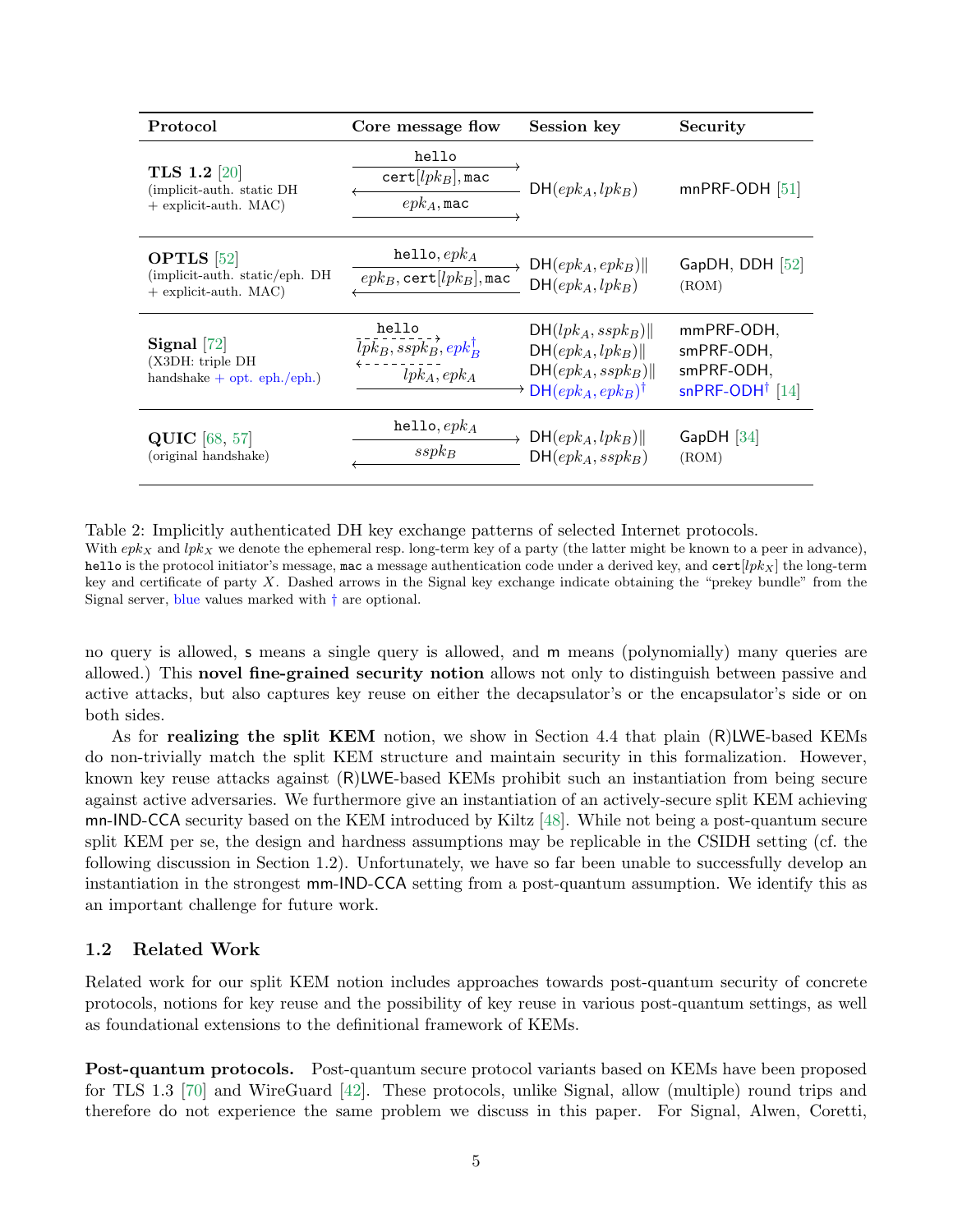and Dodis [\[2\]](#page-18-3) give a first variant of Signal's double-ratchet that is amenable to post-quantum secure KEMs, however exclude the crucial initial key agreement. Duits [\[33\]](#page-21-7) explores transitioning Signal to the post-quantum setting; the suggested replacement of DH with Supersingular Isogeny Diffie–Hellman (SIDH) [\[44,](#page-21-8) [19\]](#page-20-4) however is not secure under the required key reuse, as we discuss next.

Key reuse with LWE and SIDH. There are a number of attacks on lattice-based key exchange schemes when keys are reused  $[35, 22, 26, 59, 24, 67, 5, 25, 40, 62]$  $[35, 22, 26, 59, 24, 67, 5, 25, 40, 62]$  $[35, 22, 26, 59, 24, 67, 5, 25, 40, 62]$  $[35, 22, 26, 59, 24, 67, 5, 25, 40, 62]$  $[35, 22, 26, 59, 24, 67, 5, 25, 40, 62]$  $[35, 22, 26, 59, 24, 67, 5, 25, 40, 62]$  $[35, 22, 26, 59, 24, 67, 5, 25, 40, 62]$  $[35, 22, 26, 59, 24, 67, 5, 25, 40, 62]$  $[35, 22, 26, 59, 24, 67, 5, 25, 40, 62]$  $[35, 22, 26, 59, 24, 67, 5, 25, 40, 62]$  $[35, 22, 26, 59, 24, 67, 5, 25, 40, 62]$  $[35, 22, 26, 59, 24, 67, 5, 25, 40, 62]$  $[35, 22, 26, 59, 24, 67, 5, 25, 40, 62]$  $[35, 22, 26, 59, 24, 67, 5, 25, 40, 62]$  $[35, 22, 26, 59, 24, 67, 5, 25, 40, 62]$  $[35, 22, 26, 59, 24, 67, 5, 25, 40, 62]$  $[35, 22, 26, 59, 24, 67, 5, 25, 40, 62]$  $[35, 22, 26, 59, 24, 67, 5, 25, 40, 62]$  $[35, 22, 26, 59, 24, 67, 5, 25, 40, 62]$ . There exist proposals to enable secure key reuse in (R)LWE-based schemes [\[39,](#page-21-11) [23\]](#page-20-9), however, these proposals only seem to at most guard against specific attacks at a time, while still being vulnerable to other attacks. All LWE-based KEMs in Rounds 2 and 3 of the NIST process rely on the Fujisaki–Okamoto transform to achieve IND-CCA security which provides safe key reuse for one party, but comes at the cost of requiring the other party to fully disclose the secret key behind their encapsulation.

Similarly, for key exchange based on SIDH [\[44\]](#page-21-8) there are attacks when keys are reused [\[38\]](#page-21-12); the SIKE NIST submission uses the FO transformation to provide security under key reuse. Azarderakhsh, Jao, and Leonardi [\[3\]](#page-18-4) proposed k-SIDH for static-static key exchange, where each party has k static keys, and the final shared secret is computed from all  $k^2$  combinations. Security of k-SIDH relies on an additional unproven assumption that the key exchange method be "irreducible", but the best attacks currently known are exponential in k [\[28\]](#page-20-10). For k-SIDH at the 128-bit security, each party would need to send  $k \approx 100$  public keys and compute  $k^2 \approx 10,000$  SIDH computations, making it extremely expensive. A more efficient variant of k-SIDH by Jao and Urbanik [\[74\]](#page-23-10) was found by Basso et al. [\[4\]](#page-19-6) to have poorer scaling than the original. There have been several additional attempts which are either inconclusive [\[7\]](#page-19-7) or insecure [\[47,](#page-21-13) [28,](#page-20-10) [29\]](#page-20-11).

Static-static key agreement via CSIDH. Castryck et al. [\[12\]](#page-19-8) introduce a scheme based on supersingular isogenies named CSIDH that supports key reuse without the need for additional transforms. Unlike the previously mentioned supersingular isogeny-based schemes building on [\[44\]](#page-21-8), CSIDH is considering the hardness of finding isogenies between isogenous supersingular elliptic curves over a *prime* field  $\mathbb{F}_n$ . While this yields a commutative group action, enabling truly DH-like non-interactive key agreement, the concrete parameter selection for CSIDH has been called into doubt [\[65,](#page-23-11) [8\]](#page-19-9) and the decisional Diffie–Hellman problem has been challenged for settings related to CSIDH [\[13\]](#page-19-10) (although not affecting CSIDH itself). De Kock [\[49\]](#page-22-12) and Kawashima et al. [\[46\]](#page-21-14) recently considered a translation of the gap Diffie–Hellman assumption [\[63\]](#page-22-2) to the CSIDH setting as the underlying assumption to construct interactive, tightly post-quantum secure key exchange protocols. So far, the intractability of this and other *interactive* hardness assumptions needed for full-fledged key exchange (cf. Tables [1](#page-3-1) and [2\)](#page-4-1) however is unknown for CSIDH.

PRF-ODH. The PRF-ODH assumption is a variant of the oracle-DH assumption [\[1\]](#page-18-2) which enables to argue pseudorandomness of PRF outputs when keyed with related, reused DH values. It is a natural assumption in DH-based key exchanges and was introduced by Jager et al. in their analysis of TLS 1.2 [\[43\]](#page-21-0). Since then it has been used in the analyses of many real-world key exchange protocols, including TLS 1.3 [\[30,](#page-20-2) [31\]](#page-20-12) and Signal [\[14,](#page-19-2) [15\]](#page-19-11). Brendel et al. [\[11\]](#page-19-0) conducted a systematic study, including the presentation of a unified definition of the various flavors of the PRF-ODH assumption that had been employed in the previous literature. We adopt their unified approach in our definition of lr-IND-CCA security for split KEMs.

Post-quantum KEMs and KEM variants. Strongly-secure (IND-CCA) KEMs can be obtained generically through transforming post-quantum secure public-key encryption [\[36,](#page-21-1) [41\]](#page-21-3). These transforms, however, do not allow to reuse the encapsulator's secret randomness. Xue et al. [\[76\]](#page-23-12) introduce the notion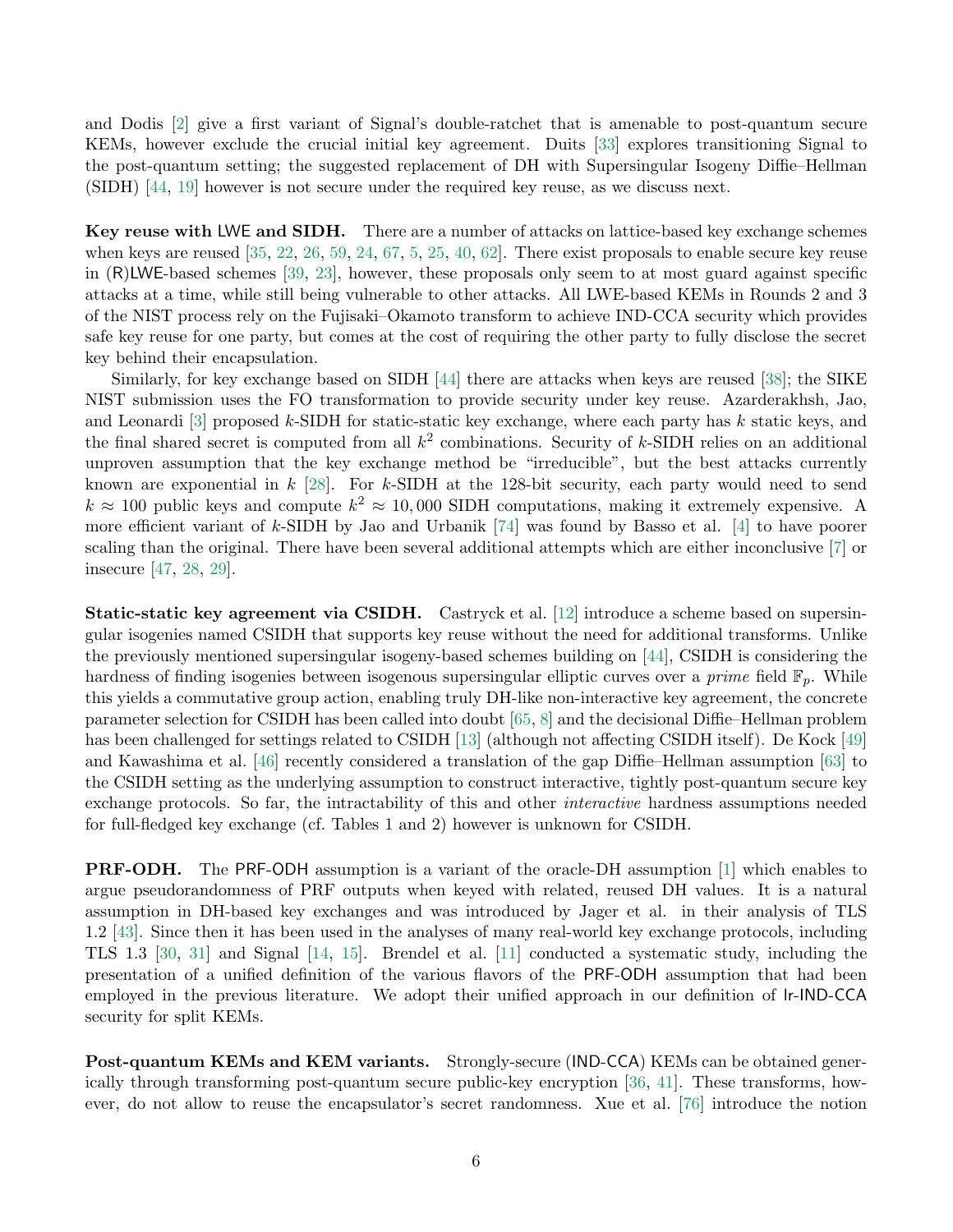of double-key KEMs. Here, encapsulation and decapsulation take two public, resp. secret, keys as input belonging to the *same* party, while split KEM encapsulation and decapsulation take one public and one secret input from each party, enabling static-static key reuse. The notion of merged KEMs [\[32\]](#page-20-13) aims to optimize bandwidth for public ratchets in the Signal protocol; our work and the notion of split KEMs instead is concerned with the initial key agreement with contributions from both parties. In their notion of multi-recipient KEMs, Katsumata et al. [\[45\]](#page-21-15) also decompose the encapsulation process, though without allowing a secret input of the sender to enter encapsulation as in our split KEM notion.

# <span id="page-6-0"></span>2 Preliminaries

We begin by briefly introducing the notation we require throughout this paper. Since our main concept builds upon the notion of KEMs, we subsequently review their basic syntax and security notions. We note that we define security with respect to quantum polynomial time (QPT) algorithms instead of probabilistic polynomial time (PPT) as this work is motivated by the existence of adversaries with access to local quantum computing power. We note that all problems that can be solved by PPT algorithms can also be solved by QPT algorithms, whereas the reverse is not true (e.g., computing discrete logarithms in special groups or factorization of large composite numbers).

### <span id="page-6-1"></span>2.1 Notation

For an algorithm A we write  $y \leftarrow A(\cdot)$ , resp.  $y \xleftarrow{\$} A(\cdot)$ , for deterministically, resp. probabilistically, running A on given inputs and assigning the output to  $y$ . We say that an algorithm A is *efficient* if it runs in QPT in the security parameter denoted by  $\lambda$ . By  $\mathcal{A}^{\mathcal{O}}$  we express that the adversary denoted by  $\mathcal{A}$  is given access to oracle  $\mathcal{O}$ . Finally, we use  $\perp$  as a special symbol to denote rejection or an error, and we assume that  $\perp \notin \{0,1\}^*$ .

### <span id="page-6-2"></span>2.2 Key Encapsulation Mechanisms

**Definition 1.** A key encapsulation mechanism KEM with associated public key space  $\mathcal{PK}$ , secret key space  $\mathcal{SK}$ , ciphertext space C, and key space K is a tuple of algorithms KEM = (KGen, Encaps, Decaps) defined as follows.

- Key generation KGen: Takes as input the security parameter  $\lambda$  and outputs a public-secret key pair in  $\mathcal{PK} \times \mathcal{SK}$ , i.e.,  $(pk, sk) \overset{\hspace{0.1em}\mathsf{\scriptscriptstyle\$}}{\leftarrow} \mathsf{KGen}(1^\lambda).$
- **Encapsulation** Encaps: Takes as input a public key pk and outputs a ciphertext  $c \in \mathcal{C}$  and the encapsulated key  $K \in \mathcal{K}$ , i.e.,  $(c, K) \stackrel{\$}{\leftarrow}$  Encaps $(pk)$ .
- **Decapsulation** Decaps: Takes as input a ciphertext c and secret key sk and outputs  $K' \in \mathcal{K} \cup \{\perp\},\$ where  $\perp$  indicates an error, i.e.,  $K' \leftarrow \mathsf{Decaps}(sk, c)$ .

We say that a KEM KEM = (KGen, Encaps, Decaps) is  $\epsilon$ -correct if

$$
\mathrm{Pr}_{(pk, sk) \xleftarrow{\$} \mathsf{KGen}(1^{\lambda}), (c, K) \xleftarrow{\$} \mathsf{Encaps}(pk)} \Big[K' \neq K \;\Big|\, K' \leftarrow \mathsf{Decaps}(sk, c) \,\Big] \leq \epsilon.
$$

We call KEM *(perfectly)* correct if  $\epsilon = 0$ .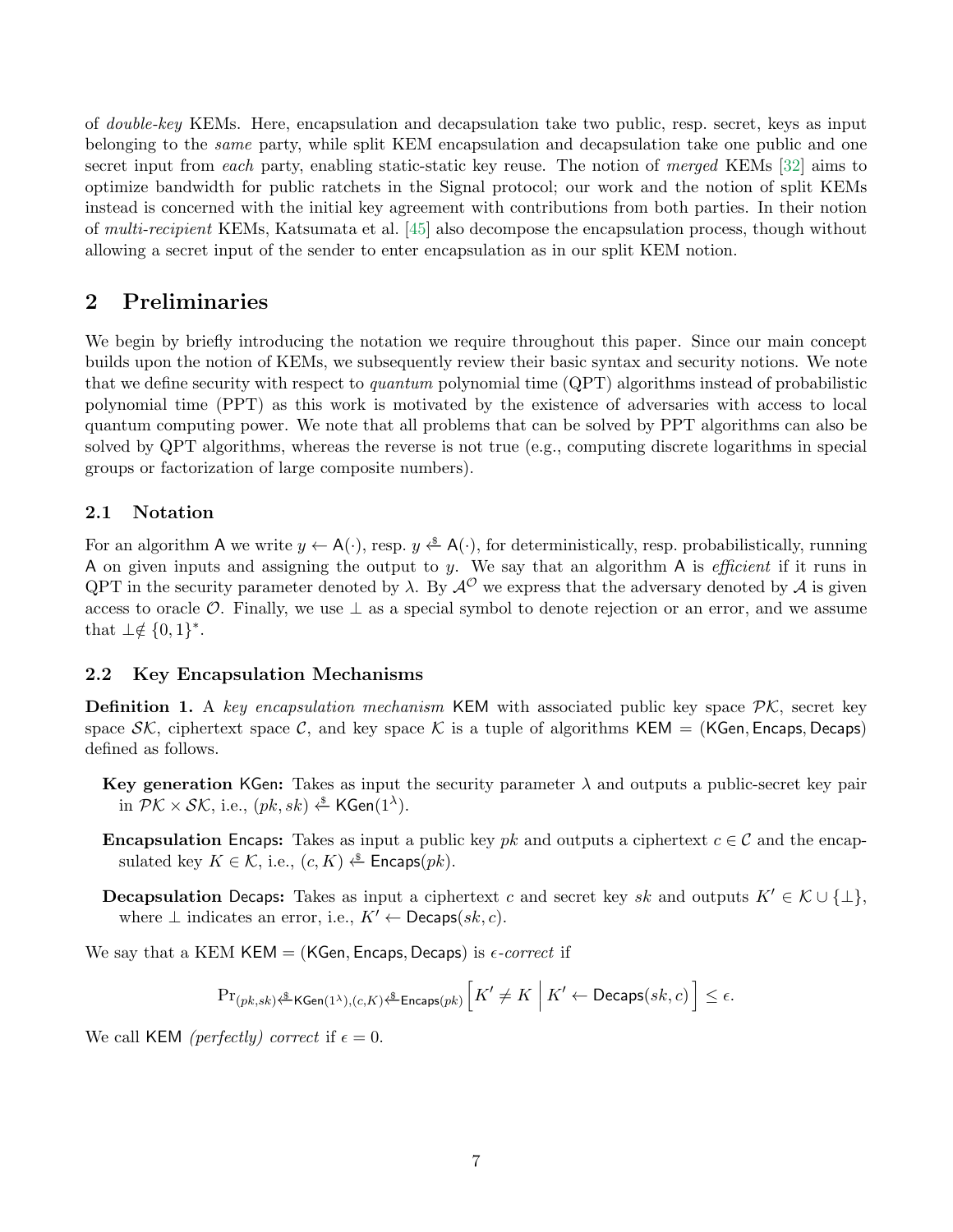<span id="page-7-3"></span>

| $\mathcal{G}_{\mathsf{KEM},\mathcal{A}}^{\mathsf{indcpa}}(\lambda)$ : | $\mathcal{G}_{\mathsf{KEM}.\mathcal{A}}^{\mathsf{indcca}}(\lambda)$ :                        | $\mathcal{O}_{\sf Decaps}(c)$ : |
|-----------------------------------------------------------------------|----------------------------------------------------------------------------------------------|---------------------------------|
| 1 $(pk, sk) \xleftarrow{\$} \mathsf{KGen}(1^{\lambda})$               | $(pk, sk) \xleftarrow{\$} \mathsf{KGen}(1^{\lambda})$                                        | 7 if $c = c^*$                  |
| 2 $(c^*, K_0^*) \xleftarrow{\$}$ Encaps $(pk)$                        | 2 $(c^*, K_0^*) \xleftarrow{\$}$ Encaps $(pk)$                                               | return $\perp$<br>8             |
| 3 $K_1^* \triangleq \mathcal{K}$                                      | 3 $K_1^* \xleftarrow{\$} \mathcal{K}$                                                        | else<br>9                       |
| 4 $b \stackrel{\$}{\leftarrow} \{0,1\}$                               | 4 $b \stackrel{\$}{\leftarrow} \{0,1\}$                                                      | return Decaps $(sk, c)$<br>10   |
| 5 $b' \xleftarrow{\$} \mathcal{A}(pk, c^{\star}, K^{\star}_b)$        | 5 $b' \xleftarrow{\$} \mathcal{A}^{\mathcal{O}_{\text{Decaps}}}(pk, c^{\star}, K_b^{\star})$ |                                 |
| 6 return $[b' = b]$                                                   | 6 return $[b' = b]$                                                                          |                                 |

Figure 1: IND-CPA and IND-CCA security games for KEM = (KGen, Encaps, Decaps) with key space  $K$ .

#### <span id="page-7-0"></span>2.2.1 KEM Security

The security of key encapsulation mechanisms can be formulated in terms of indistinguishability as well as in terms of one-wayness. We recap *indistinguishability* (of encapsulated keys), defined under either passive (chosen-plaintext, IND-CPA) or active (chosen-ciphertext, IND-CCA) attacks. The notion of one-wayness captures the (non-)recoverability of the encapsulated key from the ciphertext. In this paper we focus on the notion of indistinguishability but note that all security notions may be transferred to the one-wayness setting.

**Definition 2.** Let KEM be a KEM with key space  $K$ . We say that KEM is IND-CPA-secure, resp. IND-CCAsecure, if for every QPT adversary  $\mathcal A$  the advantage function for winning the game  $\mathcal G_{\mathsf{KEM},\mathcal A}^{\mathsf{indatk}}$  (with  $\mathsf{atk}=\mathsf{cpa},$ resp.  $atk = cca$ ) from Figure [1,](#page-7-3) defined as

$$
\mathsf{Adv}_{\mathsf{KEM},\mathcal{A}}^{\mathsf{indatk}}(\lambda) := \Big|\Pr\Big[\mathcal{G}_{\mathsf{KEM},\mathcal{A}}^{\mathsf{indatk}}(\lambda) = 1\Big] - \frac{1}{2}\Big|,
$$

is negligible in the security parameter  $\lambda$ .

### <span id="page-7-1"></span>3 Instantiating Signal's X3DH Key Exchange with KEMs

In this section, we illustrate the challenges arising when translating DH-based key exchange protocols to the KEM setting following the example of Signal's X3DH initial key exchange design [\[72\]](#page-23-4) for secure messaging. We will see that simply replacing DH operations with KEM encapsulations results in additional message flows and altered ephemeral/static share combinations for deriving keying material of the involved parties.

While purely ephemeral DH-based key exchanges generally map well to KEMs, many protocol designs further include DH-based combinations of static or semi-static keys with (semi-)static or ephemeral keys, most importantly for implicit authentication (as in Signal [\[72\]](#page-23-4) or the Noise framework [\[66\]](#page-23-13)). However, KEMs allow only for restricted key reuse (namely only on the decapsulator's side) and are hence limited in their support of static key share combinations.

### <span id="page-7-2"></span>3.1 X3DH: The Initial Key Agreement in Signal

X3DH [\[60\]](#page-22-13) is part of the Signal secure messaging protocol [\[72\]](#page-23-4) and establishes the initial keys. We limit the following discussion to this initial key exchange. For further information on the remaining cryptographic building blocks of the Signal protocol, especially on the ratcheting stages following X3DH, we refer the interested reader to, e.g., the analyses of Cohn-Gordon et al. [\[14\]](#page-19-2) and Alwen et al. [\[2\]](#page-18-3).

In Figure [2](#page-8-0) we give an illustration of X3DH, where Alice wishes to establish a shared key with Bob. The session setup in Signal involves three parties, namely the communicating parties Alice and Bob,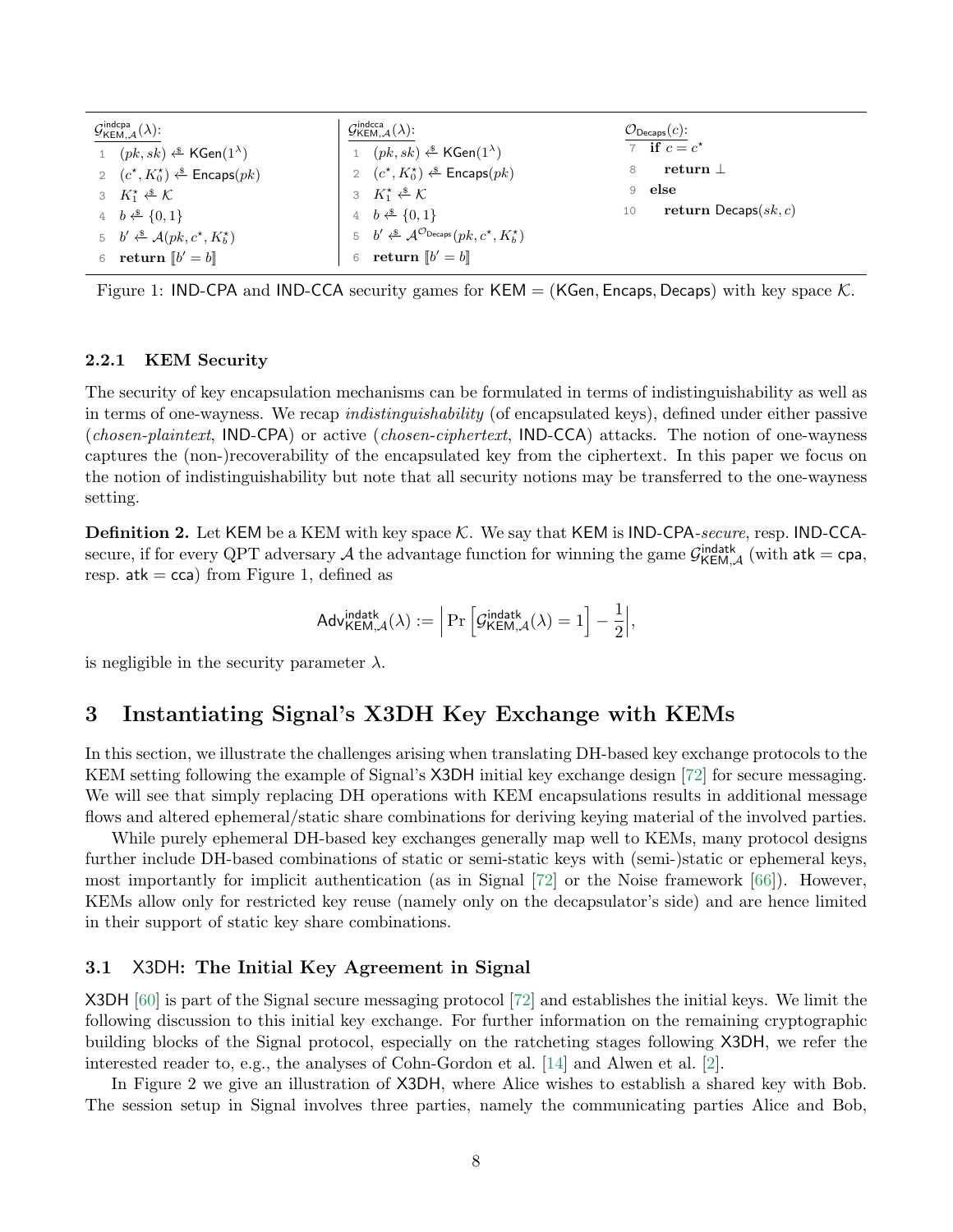<span id="page-8-0"></span>

Figure 2: Signal's X3DH key exchange. Interaction with the Signal server is dashed, the optional ephemeral prekey (combination) is depicted in blue marked with  $\dagger$ .

plus a central server S. This is due to the fact that Signal aims to provide secure messaging in an asynchronous setting, i.e., chats can be initiated and encrypted messages can be exchanged even if not all communication partners are online. For this, all users need to register their long-lived identity key and further cryptographic key material with the central server  $S$ . In more detail, every user U provides the server  $S$  with the public keys of the following key pairs:

- a long-lived static identity key pair  $(lpk_U, lsk_U)$ ,
- a medium-lived semi-static (signed) prekey pair  $(sspkv, sssk_U)$ , and
- *n* ephemeral prekey pairs  $(eppk_U^1, epsk_U^1), \ldots, (eppk_U^n, epsk_U^n).$

When Alice wants to initiate a chat with Bob, she simply requests the necessary information and cryptographic key material of Bob (the so-called "prekey bundle") from the central server S. From this she then derives an initial shared secret that secures her first message(s) to Bob. Once Bob comes online again and receives the first message from Alice (via the server), he requests Alice's cryptographic key material from the server  $S$  to be able to derive the same initial key to decrypt Alice's message.

More formally, Alice initiates a session with Bob by first pinging the server  $S$  and requesting Bob's public key material: the static identity key  $lpk_B$ , the semi-static prekey  $sspk_B$ , as well as (optionally, if available) a single ephemeral (one-time) prekey  $eppk_B$ . Alice then generates an ephemeral key pair  $(epk<sub>A</sub>, esk<sub>A</sub>)$  of her own and derives the master secret ms as

$$
\textsf{ms} \gets \mathit{sspk}_B^{\mathit{lsk}_A}||\mathit{lpk}_B^{\mathit{esk}_A}||\mathit{sspk}_B^{\mathit{esk}_A}||\mathit{eppk}_B^{\mathit{esk}_A},
$$

where the last DH value  $eppk_B^{esk_A}$  is only present if Alice has received one of Bob's ephemeral prekeys  $eppk_B$  from the server. More on this below in Remark [1.](#page-8-1)

<span id="page-8-1"></span>Alice then derives the initial key K from the master secret via a pseudorandom function  $\mathsf F$  keyed with ms and can then use this key to encrypt her first message to Bob. Finally, Alice sends her ephemeral public key  $epk_A$  to Bob (alongside identifiers for, e.g., Bob's semi-static and ephemeral prekeys that she received from the server). Once Bob comes online he will receive this message and can then request Alice's static identity key  $lpk_A$  from the server. Analogously to Alice he can then compute the master secret ms and thus the final initial key  $K$  that decrypts Alice's first encrypted message to him.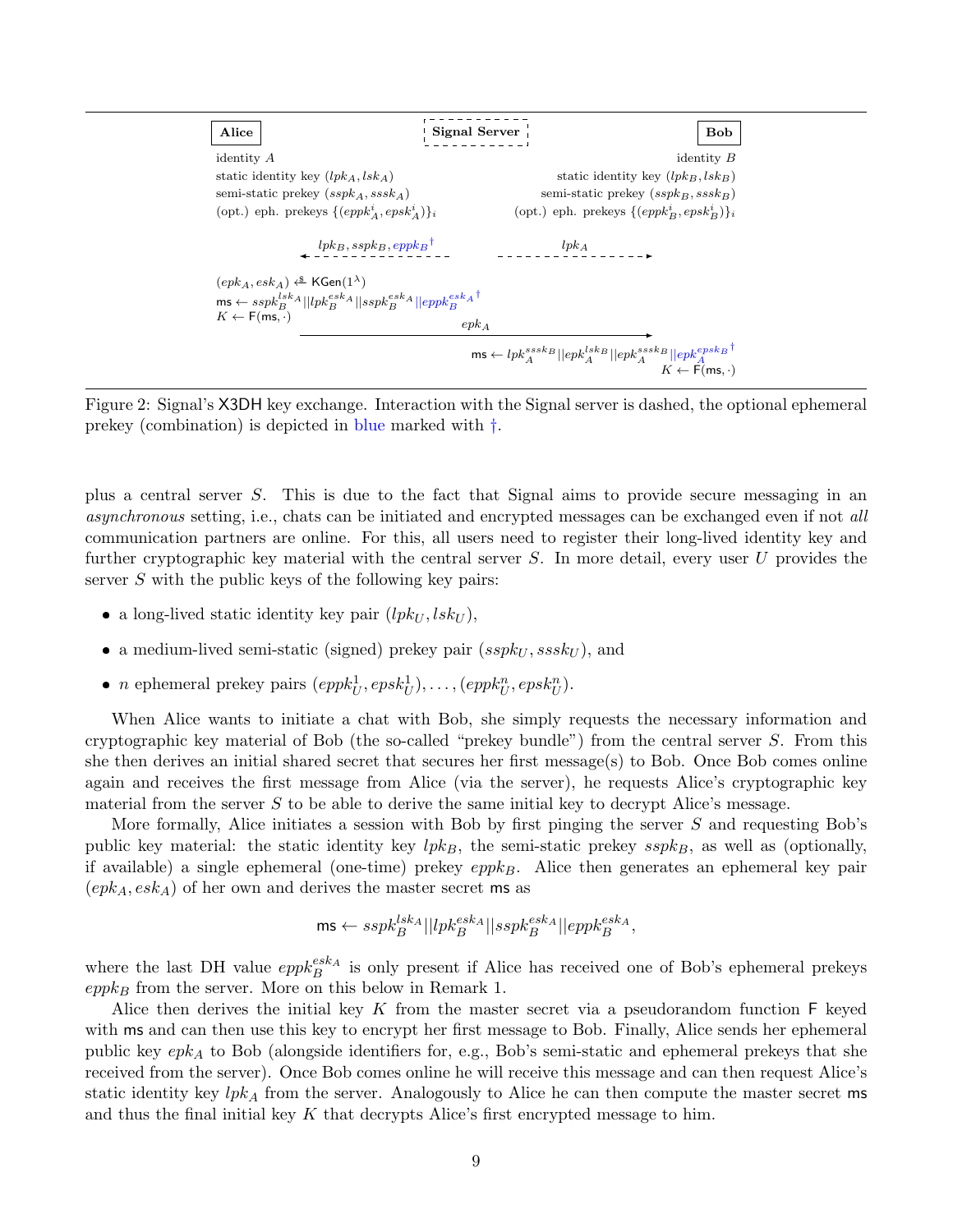<span id="page-9-1"></span>

| identity $A$                                                    |                         | identity $B$                                                 |
|-----------------------------------------------------------------|-------------------------|--------------------------------------------------------------|
| static identity key $(lpkA, lskA)$                              |                         | static identity key $(lpk_B,lsk_B)$                          |
| semi-static prekey $(sspk_A,sssk_A)$                            |                         | semi-static prekey $(sspk_B,sssk_B)$                         |
| (opt.) eph. prekeys $\{(eppk_A^i, epsk_A^i)\}_i$                |                         | (opt.) eph. prekeys $\{(eppk_B^i, epsk_B^i)\}_i$             |
| $lpk_B, sspk_B, eppk_B^{\dagger}$                               |                         | $lpk_A$                                                      |
| $(c_2, K_2) \xleftarrow{\$}$ Encaps(lpk <sub>B</sub> )          |                         |                                                              |
| $(c_3, K_3) \xleftarrow{\$}$ Encaps $(sspk_B)$                  |                         |                                                              |
| $(c_4, K_4) \overset{\$}{\leftarrow}$ Encaps $(eppk_B)^\dagger$ | $c_2, c_3, c_4^{\rm T}$ |                                                              |
|                                                                 |                         | $K_2 \leftarrow$ Decaps(sss $k_B, c_2$ )                     |
|                                                                 |                         | $K_3 \leftarrow$ Decaps( $lsk_B, c_3$ )                      |
|                                                                 |                         | $K_4 \leftarrow$ Decaps $\left(epsk_B, c_4\right)^\dagger$   |
|                                                                 |                         | $(c_1, K_1) \overset{\$}{\leftarrow}$ Encaps $(lpk_A)$       |
|                                                                 |                         |                                                              |
|                                                                 |                         | $\mathsf{ms} \leftarrow K_1    K_2    K_3    K_4^\mathsf{T}$ |

Figure 3: Signal's X3DH key exchange with KEMs replacing the DH operations. Interaction with the Signal server is dashed, the optional ephemeral prekey (combination) is depicted in blue marked with †. The last flow (in red marked with  $\star$ ), necessary for the key share combination involving Alice's long-term key, breaks the asynchronicity of X3DH.

Remark 1 (Exhaustion of ephemeral prekeys). Note that each of the n stored ephemeral prekeys is only handed out once by the server, i.e., in case Charlie wishes to also initiate a session with Bob, he will receive an ephemeral prekey of Bob that is different from the one Alice received. However, if many users initiate a session with Bob while he is offline, it may be the case that the stored ephemeral prekeys on the server are exhausted. Hence, the initial shared secret is only derived from the static identity key  $lpk_B$  and the semi-static prekey  $sspk_B$ .

#### <span id="page-9-0"></span>3.2 A KEM-based X3DH Variant

Considering preparations for a post-quantum secure messaging design, one may ask if any candidate of NIST's post-quantum cryptography process can be used smoothly in the above setting. Unfortunately this is not the case. As mentioned before, replacing the Diffie–Hellman operations in Signal's X3DH protocol with KEMs causes difficulties, as we illustrate in Figure [3](#page-9-1) and discuss in the following.

As before, when Alice initiates a session with Bob, she requests and receives Bob's static identity key  $lpk_B$ , his semi-static prekey sspk<sub>B</sub>, as well as a single ephemeral prekey eppk<sub>B</sub> (if available) from the server. Alice then separately encapsulates key material under each of these keys and sends the resulting ciphertexts to Bob, establishing three shared keys  $K_1$ ,  $K_2$ , and  $K_3$  (if available).

Yet, in order to fully transfer X3DH to the KEM setting, these three keys are not enough: they constitute, in order, the KEM analogues of the DH secrets  $DH(lpk_B, epk_A)$ ,  $DH(sspk_B, epk_A)$ , and  $DH(epk_B, pk_A)$  $epk_A$ ), where Alice's ephemeral contribution via  $epk_A$  is replaced by (differing) randomness inputs on Alice's side to the encapsulation algorithm. What is missing to complete the master secret computation—and thus key derivation—in the same fashion as in X3DH is the analogue of the DH combination of Alice's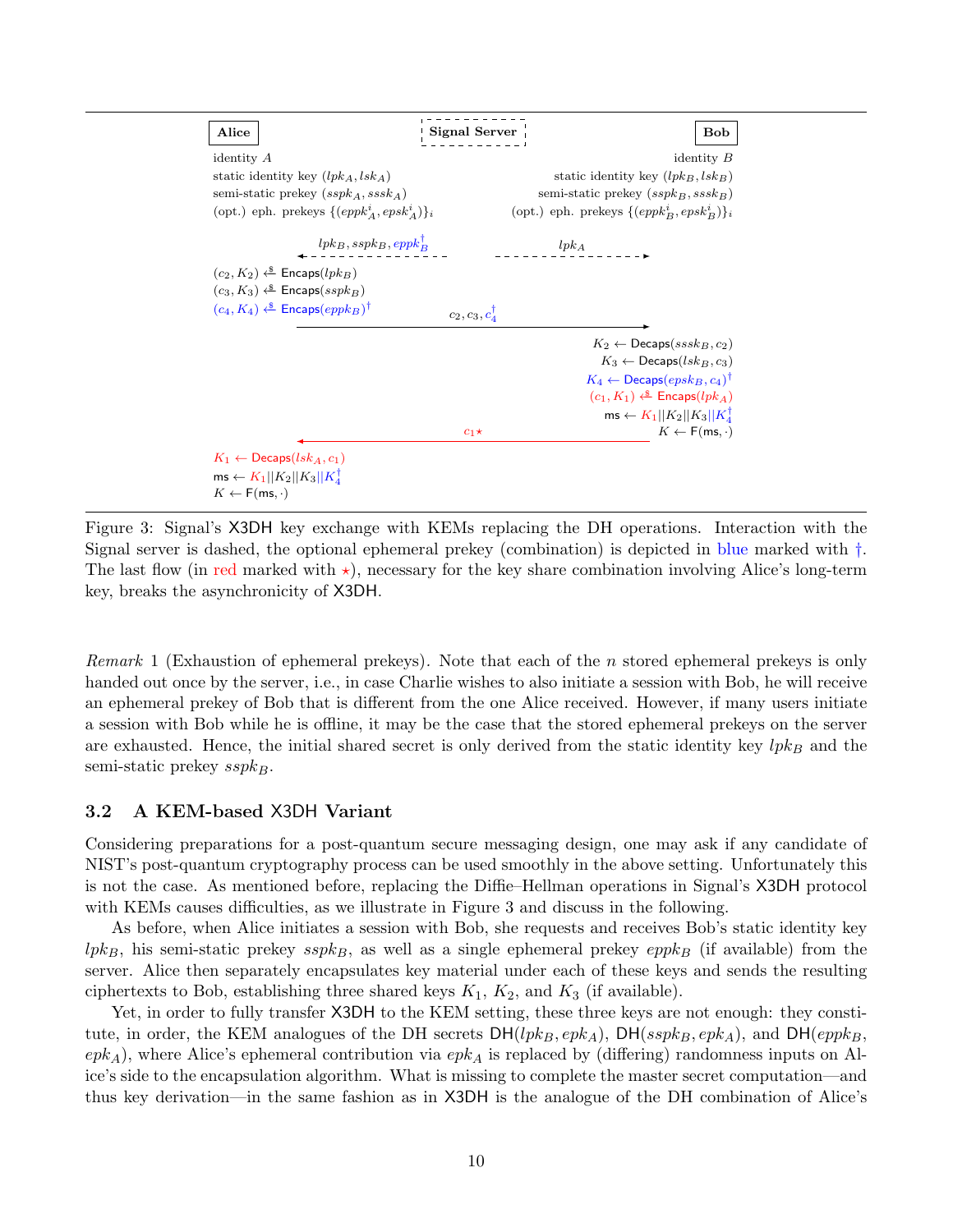static identity key and Bob's semi-static key, i.e.,  $DH(sspk_B, lpk_A)$ .

KEMs, however, do not provide for a non-ephemeral contribution of the encapsulating party to the Encaps algorithm. In the KEM-based X3DH variant, Bob can thus at most encapsulate under Alice's static identity key  $lpk_A$ , which introduces an additional message flow (depicted in red in Figure [3\)](#page-9-1). This however eradicates a key feature of instant messaging: asynchronicity, i.e., the ability to send encrypted messages even if the receiving party is offline.<sup>[1](#page-10-2)</sup>

# <span id="page-10-0"></span>4 Split Key Encapsulation Mechanisms

To tackle the above mentioned issues of KEMs in a DH-based protocol, we introduce a new primitive called *split key encapsulation mechanism*, or split KEM, for short. Split KEMs enable a more fine-grained notion of key encapsulation mechanisms, where the encapsulation procedure is divided up into key generation and a subsequent shared-key computation step. As it turns out, the passively-secure (IND-CPA) versions of many proposals for KEMs submitted to the NIST Post-Quantum Cryptography Standardization process [\[61\]](#page-22-5), especially those based on lattices, seem to naturally fit into the split KEM format: their encapsulation procedure can be split into a key generation and a shared-key computation part.

### <span id="page-10-1"></span>4.1 Definition of Split KEMs

Intuitively, a split KEM is a KEM in which both parties can contribute to the encapsulation, with either one-time or (semi-)static keys. The key generation on the encapsulator's side (that does implicitly take place in many KEMs) is decoupled from the encapsulation algorithm, thus allowing key reuse similar to the DH setting. Figure [4](#page-11-0) shows the communication flow when using a split KEM to establish a shared secret.

Notation. Let enc denote the encapsulating party (in the following referred to as the *encapsulator*) and similarly, dec denotes the decapsulating party (or *decapsulator*). Let  $\mathcal{PK}_{\mathsf{enc}}$  and  $\mathcal{SK}_{\mathsf{enc}}$  be the public and secret key space of the encapsulator, and  $\mathcal{PK}_{\text{dec}}$  and  $\mathcal{SK}_{\text{dec}}$  analogously for the decapsulator (if irrelevant, or clear from the context, we will in the following omit the explicit mention of these key spaces). Let  $\mathcal C$  be the ciphertext space and  $K$  the key space.

Definition 3. A split KEM sKEM consists of four algorithms KGendec, KGenenc, sEncaps, and sDecaps, where KGen<sub>enc</sub> and sEncaps are executed by the encapsulator, and KGen<sub>dec</sub> and sDecaps by the decapsulator.

- split KEM key generation for decapsulator and encapsulator, respectively:  $(D,d) \stackrel{\$}{\leftarrow}$  KGen<sub>dec</sub>(1<sup>λ</sup>) and  $(E, e) \overset{\text{*}}{\leftarrow}$  KGen<sub>enc</sub>(1<sup> $\lambda$ </sup>) are probabilistic algorithms that output a key pair, consisting of a public key (denoted by capital letters) and a secret key (denoted by lowercase letters) in  $\mathcal{PK}_{\text{dec}} \times \mathcal{SK}_{\text{dec}}$  and  $\mathcal{PK}_{\mathsf{enc}} \times \mathcal{SK}_{\mathsf{enc}}$ , respectively.
- split KEM encapsulation:  $(c, K) \xleftarrow{s}$  sEncaps $(e, D)$  is a probabilistic algorithm executed by the encapsulator enc. It takes as input  $e \in \mathcal{SK}_{\mathsf{enc}}$ , the secret key of the encapsulator, and  $D \in \mathcal{PK}_{\mathsf{dec}}$ , the public key of the decapsulator. Algorithm sEncaps then outputs the shared secret  $K \in \mathcal{K}$  along with its encapsulation  $c \in \mathcal{C}$ . It is common to simply refer to the encapsulation c of K as ciphertext.
- split KEM decapsulation:  $K/\perp \leftarrow s$ Decaps $(d, E, c)$  is a deterministic algorithm executed by the decapsulator dec. On input a ciphertext c, the decapsulator's secret key  $d$ , and encapsulator's public key E, it outputs either the decapsulation K of c or  $\perp$ , if the operation fails.

<span id="page-10-2"></span><sup>&</sup>lt;sup>1</sup>Note that it is in general not possible for Bob to precompute and store ciphertext(s) on the server alongside his public keys to avoid the additional message flow since Bob may not know in advance which user wishes to establish a secure chat with him.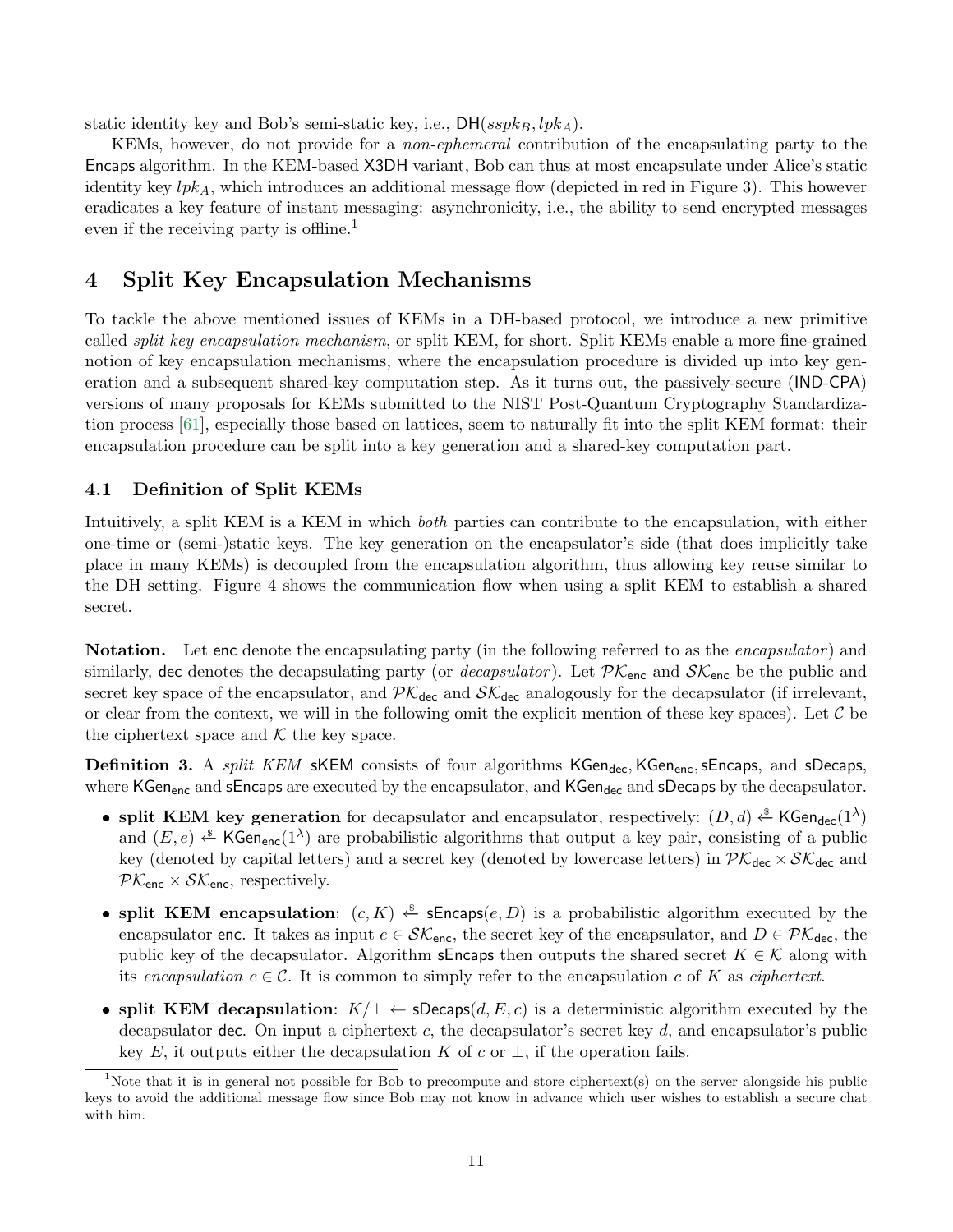<span id="page-11-0"></span>

Figure 4: Communication flow of a split KEM  $s$ KEM = (KGen<sub>dec</sub>, KGen<sub>enc</sub>, sEncaps, sDecaps), where Alice is the decapsulator and Bob the encapsulator.

We say that a split key encapsulation  $sKEM = (KGen_{dec},KGen_{enc},\text{sEncaps},\text{sDecaps})$  is  $\epsilon\text{-correct}$  if

$$
\mathrm{Pr}_{(D,d)\xleftarrow{\$} \mathsf{KGen}_{\mathsf{dec}},(E,e)\xleftarrow{\$} \mathsf{KGen}_{\mathsf{enc}},(c,K)\xleftarrow{\$} \mathsf{sEncaps}(e,D)} \big[K' \neq K \;\big|\; K' \leftarrow \mathsf{sDecaps}(d,E,c)\,\big] \leq \epsilon.
$$

We call sKEM *(perfectly)* correct if  $\epsilon = 0$ .

Symmetric Split KEMs. In some supersingular-isogeny-based KEMs the specification of the key generation algorithm depends on the role of the generating party (cf., e.g., the NIST Round 2 candidate SIKE [\[19\]](#page-20-4)). In these schemes, Alice and Bob generate public points in different subgroups of the curve during key generation, i.e., KGen<sub>dec</sub>  $\neq$  KGen<sub>enc</sub>. However, there are also many natural examples (e.g., DHor LWE-based KEMs), where the key generation algorithms for the encapsulator and the decapsulator do not differ. This allows generated key pairs to be used as input for both the encapsulation and decapsulation algorithms, i.e, across roles. In order to capture these special types of split KEMs, we introduce the notion of a symmetric split KEM.

**Definition 4** (Symmetric Split KEM). We call a split KEM  $s$ KEM = (KGen<sub>dec</sub>, KGen<sub>enc</sub>, sEncaps, sDecaps) symmetric if  $KGen_{dec} = KGen_{enc}$  and the same key pair of a party is reused in both roles. In particular, this means that  $\mathcal{PK}_{\text{dec}} = \mathcal{PK}_{\text{enc}}$  and  $\mathcal{SK}_{\text{dec}} = \mathcal{SK}_{\text{enc}}$ . For sake of simplicity, in this case we will often simply refer to the key generation algorithm as KGen instead of  $KGen_{dec}$  and  $KGen_{enc}$ , respectively. We say that  $sKEM = (KGen, sEncaps, sDecaps)$  is  $\epsilon\text{-}correct$  if both

$$
\mathrm{Pr}_{(D,d),(E,e)\xleftarrow{\$} \mathsf{KGen}(1^{\lambda}),(c,K)\xleftarrow{\$} \mathsf{sEncaps}(e,D)} \Big[K' \neq K \;\Big|\, K' \leftarrow \mathsf{sDecaps}(d,E,c) \,\Big] \leq \epsilon
$$

and

$$
\mathrm{Pr}_{(D,d),(E,e) \xleftarrow{\$} \mathsf{KGen}(1^{\lambda}),(c,K) \xleftarrow{\$} \mathsf{sEncaps}(d,E)} \Big[ K' \neq K \; \Big| \, K' \leftarrow \mathsf{sDecaps}(e,D,c) \, \Big] \leq \epsilon.
$$

Again, as before, a symmetric split KEM is called *(perfectly) correct* if  $\epsilon = 0$ .

We stress that it is not necessary to move to the symmetric split KEM setting if the key generation algorithms are the same for the encapsulator and decapsulator, but a resulting key pair is only ever reused for a fixed role. However, the symmetric split KEM setting is predestined for protocols like Signal's X3DH with KEMs. There, the long-term identity keys are used in both roles, either as the initiating party (the encapsulator) or the responder (the decapsulator).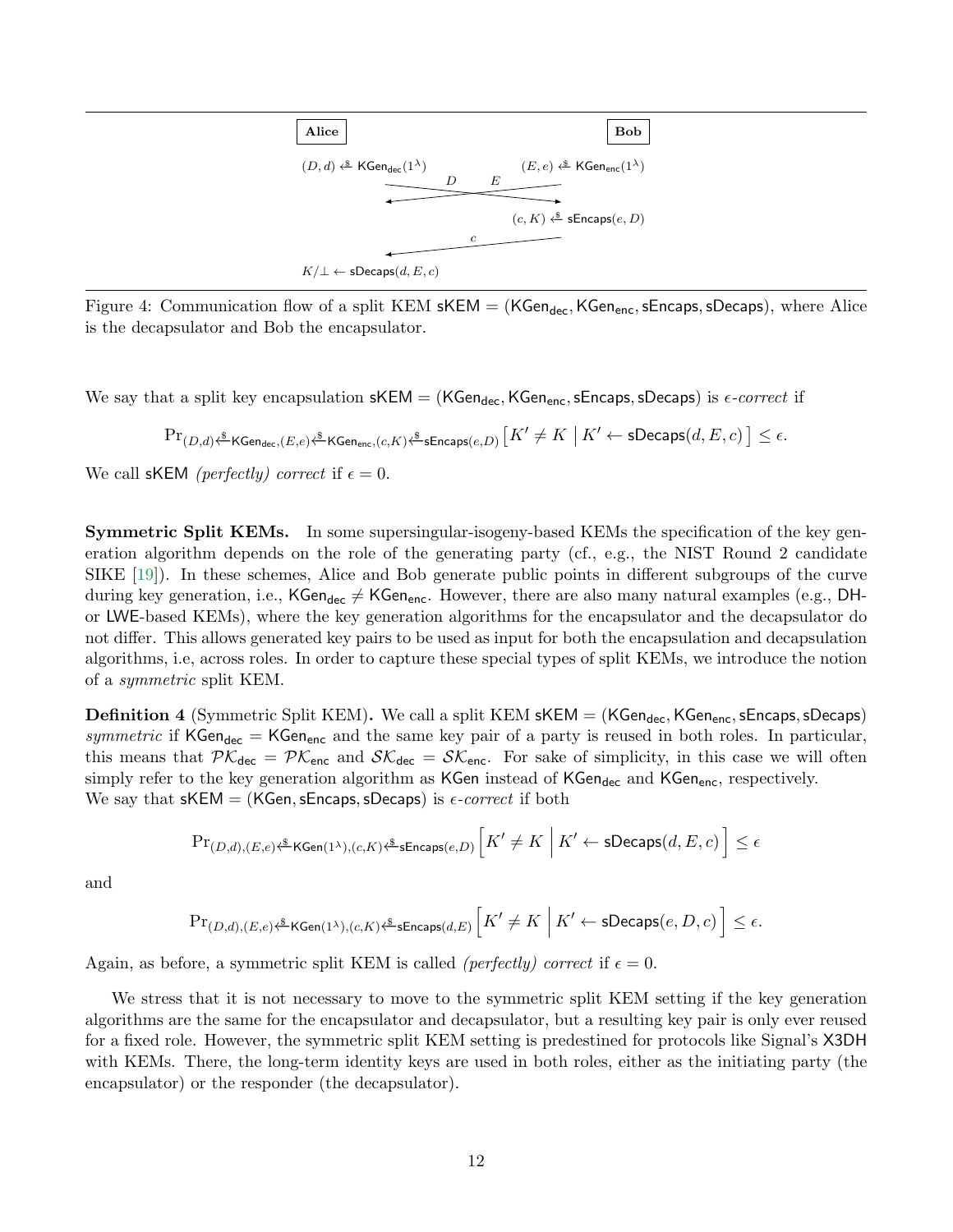```
Alice Signal Server Bob
identity A identity B
static identity key (lpk_A, lsk_A) static identity key (lpk_B, lsk_B)semi-static prekey (sspk_A, sssk_A) semi-static prekey (sspk_B, sssk_B)(opt.) eph. prekeys \{(eppk_A^i,epsk_{A}^i,\{(\text{opt.}) \text{ eph. prekeys } \{(\text{eppk}_B^i, \text{eps}k_B^i)\}_i\}lpk_B, sspk_B, eppk]lpk_{A}% =\allowbreak 1_{B_{A}}\allowbreak 1_{B_{A}}(epk_A, esk_A) \xleftarrow{\$} \mathsf{KGen}(1^\lambda)(c_1, K_1) \xleftarrow{\$} sEncaps(lsk_A, sspk_B)(c_2, K_2) \xleftarrow{\$} sEncaps(esk_A, lpk_B)(c_3, K_3) \xleftarrow{\$} sEncaps(esk_A, sspk_B)(c_4, K_4) \xleftarrow{\$} sEncaps(esk_A, eppk_B)<sup>†</sup>
ms \leftarrow K_{1}||K_{2}||K_{3}||K_{4}^{\dagger}K \leftarrow \mathsf{F}(\mathsf{ms}, \cdot)†
4
                                                                         K_1 \leftarrow \mathsf{sDecaps}(sssk_B, lpk_A, c_1)K_2 \leftarrow \mathsf{sDecaps}(lsk_B, epk_A, c_2)K_3 \leftarrow \mathsf{sDecaps}(sssk_B, epk_A, c_3)K_4 \leftarrow \mathsf{sDecaps}(epsk_B, epk_A, c_4)^\daggerms \leftarrow K_{1}||K_{2}||K_{3}||K_{4}^{\dagger}K \leftarrow F(ms, \cdot)
```
Figure 5: Split KEM flow for the KEM-based version of Signal's X3DH handshake. Interaction with the Signal server is dashed, the optional ephemeral prekey (combination) is depicted in blue marked with  $\dagger$ .

### <span id="page-12-0"></span>4.2 X3DH with Split KEMs

We briefly show that using the split KEM formalism could solve the aforementioned problems when switching from the DH to the KEM setting. Figure [5](#page-12-2) illustrates the flow between Alice and Bob using only split KEMs. On the one hand, the formalization of split KEMs may now allow both parties to reuse key pairs and have them both contribute to the encapsulation operation(s). Furthermore, regarding the issue of having to encapsulate without knowing the corresponding public key, the split KEM formalism gets rid of the additional message flow from Bob to Alice, thereby effectively regaining the asynchronicity of the secure messaging application.

#### <span id="page-12-1"></span>4.3 Security of Split KEMs

When translating the security definitions from the KEM setting (cf. Section [2.2\)](#page-6-2) to split KEMs, we need to address that encapsulation now contains a secret-key input e and the potential reuse of keys. We arrive at fine-grained security notions that we term lr-IND-CCA (cf. Figure [6\)](#page-13-0), which are parametrized by  $l \in \{n, s, m\}$ and  $r \in \{n, m\}$ . Here,  $l \in \{n, s, m\}$  indicates whether the adversary is allowed to make no  $(l = n)$ , a single (l = s), or polynomially many (l = m) queries to the *decapsulation* oracle  $\mathcal{O}_{\text{sDecans}}$ . Analogously,  $r \in \{n, m\}$ indicates the number of queries the adversary is allowed to make to the *encapsulation* oracle  $\mathcal{O}_{\mathsf{sFncans}}$ . The case that  $r = s$  is excluded since the adversary cannot make the encapsulator encapsulate only once more under the secret key  $e$  used for challenge generation. The key pair of the encapsulator is used either solely for the challenge generation or polynomially many times. More formally:

**Definition 5.** Let  $sKEM = (KGen_{dec}, KGen_{enc}, sEncaps, sDecaps)$  be a split KEM with key space K. Let  $l \in \{n, s, m\}$  and  $r \in \{n, m\}$ . We say sKEM provides lr-indistinguishability under chosen-ciphertext attacks, or for short, **sKEM** is lr-IND-CCA-secure, if for every QPT adversary A the advantage  $Adv_{sKEM,A}^{l_{r}\text{-}indexa}(\lambda)$  in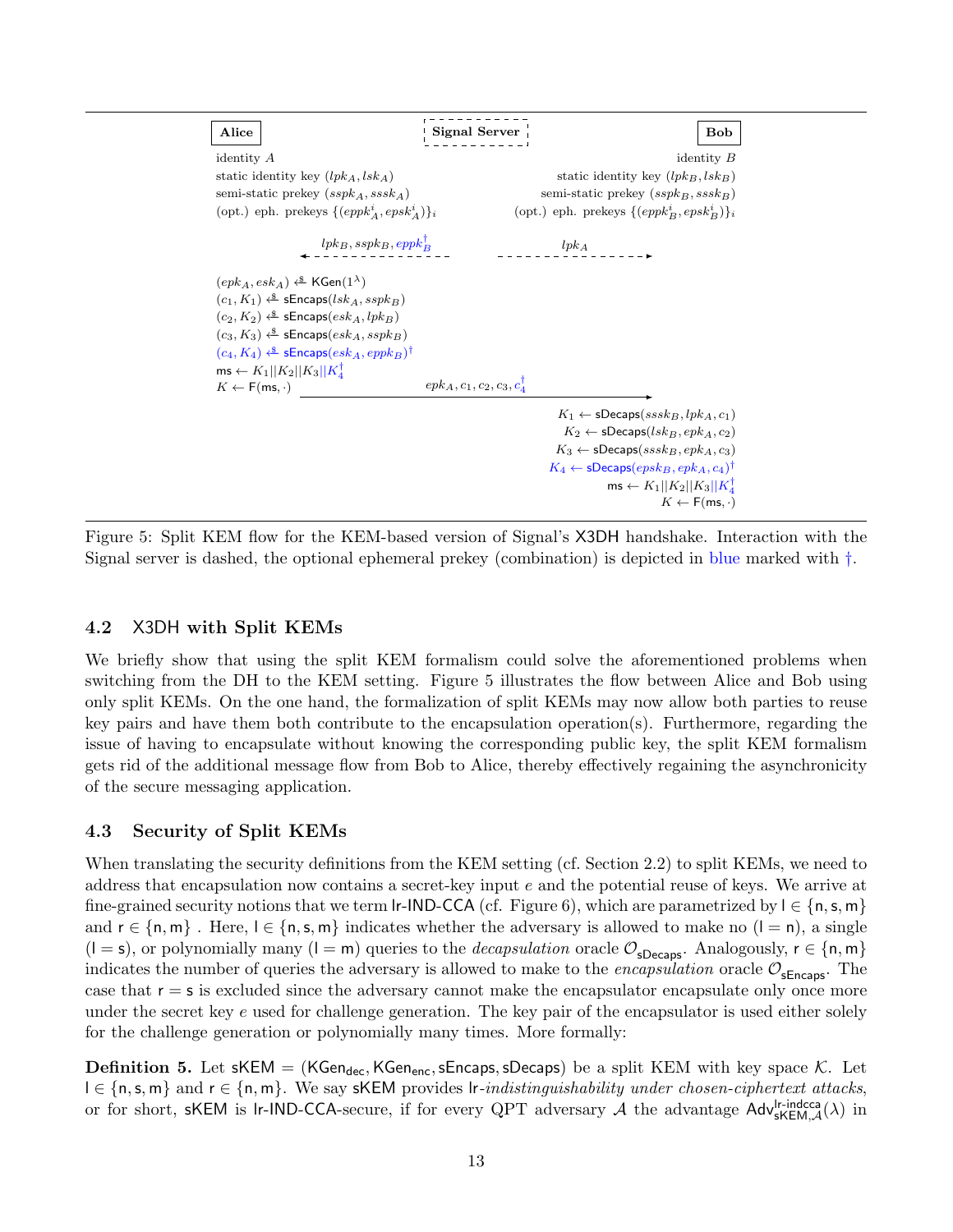<span id="page-13-0"></span>

| $\mathcal{G}_{\text{sKEM.A}}^{\text{lr-induced}}(\lambda)$ :                                                                                                                                                            | $\mathcal{O}_{\mathsf{sDecaps}}(E', c)$ :      | $\mathcal{O}_{\mathsf{sEncaps}}(D')$ :         |
|-------------------------------------------------------------------------------------------------------------------------------------------------------------------------------------------------------------------------|------------------------------------------------|------------------------------------------------|
| 1 $n_l, n_r \leftarrow 0$                                                                                                                                                                                               | 9 if $n_l > l$                                 | 16 if $n_r > r$                                |
| 2 $(D,d) \stackrel{\$}{\leftarrow}$ KGen <sub>dec</sub> $(1^{\lambda})$                                                                                                                                                 | return $\perp$<br>10                           | return $\perp$<br>17                           |
| 3 $(E, e) \stackrel{\$}{\leftarrow}$ KGen <sub>enc</sub> $(1^{\lambda})$                                                                                                                                                | 11 $n_l = n_l + 1$                             | 18 $n_r = n_r + 1$                             |
| 4 $(c^*, K_0^*) \xleftarrow{\$}$ sEncaps $(e, D)$                                                                                                                                                                       | 12 if $(E', c) = (E, c^*)$                     | 19 $(c, K) \xleftarrow{\$}$ sEncaps $(e, D')$  |
| 5 $K_1^* \xleftarrow{\$} \mathcal{K}$                                                                                                                                                                                   | return $\perp$<br>13                           | 20 if $(D', c) = (D, c^*)$                     |
| 6 $b \stackrel{\$}{\leftarrow} \{0,1\}$                                                                                                                                                                                 | 14 $K \leftarrow \mathsf{sDecaps}(d, E', c)$   | $\quad$ return $\perp$<br>21                   |
| 7 $b' \xleftarrow{\$} \mathcal{A}^{\mathcal{O}_{\text{sDecaps}}}(\cdot, \cdot), \mathcal{O}_{\text{sEncaps}}(\cdot)$ $(D, E, c^{\star}, K^{\star}_{b})$                                                                 | 15 return $K$                                  | 22 <b>else</b>                                 |
| 8 return $[b' = b]$                                                                                                                                                                                                     |                                                | return $(c, K)$<br>23                          |
| $\mathcal{G}^{\text{mm-sym-index}}_{\textsf{sKEM},\mathcal{A}}(\lambda)$ :                                                                                                                                              | $\mathcal{O}^{sk}_{\mathsf{sDecaps}}(pk, c)$ : | $\mathcal{O}^{sk}_{\sf sEncaps}(pk)$ :         |
| 1 $(D,d) \stackrel{\$}{\leftarrow}$ KGen $(1^{\lambda})$                                                                                                                                                                | 8 if $(sk = d \wedge (pk, c) = (E, c^*)$       | 12 $(c, K) \xleftarrow{\$}$ sEncaps $(sk, pk)$ |
| 2 $(E, e) \xleftarrow{\$} \mathsf{KGen}(1^{\lambda})$                                                                                                                                                                   | $\vee (sk = e \wedge (pk, c) = (D, c^*))$      | 13 if $(pk, c) = (D, c^*)$                     |
| 3 $(c^*, K_0^*) \xleftarrow{\$}$ sEncaps $(e, D)$                                                                                                                                                                       | return $\perp$<br>9                            | return $\perp$<br>14                           |
| 4 $K_1^* \xleftarrow{\$} \mathcal{K}$                                                                                                                                                                                   | else<br>10                                     | else<br>15                                     |
|                                                                                                                                                                                                                         | return sDecaps $(sk, pk, c)$<br>11             | return $(c, K)$<br>16                          |
| 5 $b \overset{\$}{\leftarrow} \{0,1\}$<br>6 $b' \overset{\$}{\leftarrow} \mathcal{A}^{[O^{sk}_{s\text{Decaps}}(\cdot,\cdot),\mathcal{O}^{sk}_{s\text{Encaps}}(\cdot)]}_{s k \in \{d,e\}}(D, E, c^{\star}, K_b^{\star})$ |                                                |                                                |
| 7 return $[b' = b]$                                                                                                                                                                                                     |                                                |                                                |

Figure 6: Top: lr-IND-CCA security of split KEMs, where l,  $r \in \{n, s, m\}$ . Note that we only consider  $lr \in$ {nn,sn, mn,sm, mm} to be relevant in our setting (see Remark [3\)](#page-13-1). Bottom: Definition of mm-sym-IND-CCA security of symmetric split KEMs, where the key pairs  $(D, d)$  and  $(E, e)$  are reused across roles. In numerical evaluations for l and r we naturally define  $n = 0$ ,  $s = 1$ , and  $m = \infty$ .

winning the game  $\mathcal{G}_{sKEM,\mathcal{A}}^{lr\text{-}index}(\lambda)$  as depicted in Figure [6](#page-13-0) defined as

$$
\mathsf{Adv}_{\mathsf{sKEM},\mathcal{A}}^{\mathsf{Ir-indcca}}(\lambda) := \Big|\Pr\Big[\mathcal{G}_{\mathsf{sKEM},\mathcal{A}}^{\mathsf{Ir-indcca}}(\lambda) = 1\Big] - \frac{1}{2}\Big|
$$

is negligible in the security parameter  $\lambda$ .

At this point, a couple of remarks are in order to motivate the definition:

Remark 2. One may wonder, why, in contrast to the regular KEM setting, the adversary  $A$  is given access to an encapsulating oracle  $\mathcal{O}_{\mathsf{sEncans}}$ . This oracle must be provided to the adversary since in the split KEM setting, the encapsulation algorithm sEncaps not only takes as input the public key  $D$  of the decapsulating party, but also its own secret key  $e$ . As elaborated in the next remark, in some settings  $A$  must however be able to learn encapsulations  $sEncaps(e, D')$  for public keys D' of its own choosing. As this operation cannot be executed by  $A$  itself due to the secret-key input e, an encapsulation oracle will be provided in these cases.

<span id="page-13-1"></span>Remark 3. We next discuss the six flavors  $\mathsf{lr} \in \{\mathsf{nn}, \mathsf{sn}, \mathsf{sm}, \mathsf{mn}, \mathsf{nm}, \mathsf{mm}\}$ . In the following, let  $(D, d)$ and  $(E, e)$  be the respective decapsulating and encapsulating key pairs used for generating the challenge ciphertext $c^\star$  and real encapsulated key  $K^\star_0$  in the  $\textsf{lr}\text{-}\textsf{IND}\text{-}\textsf{CCA}$  game.

- $\bullet$  Ir = nn: The notion of nn-IND-CCA security corresponds to the IND-CPA case in the classical setting, where the adversary is only able to learn the public keys and challenge ciphertext and key, but remains passive. Furthermore, A is passive and may thus not learn decapsulations of ciphertexts  $c' \neq c^*$ .
- $\bullet$  Ir = sn: The notion of sn-IND-CCA captures that an active adversary may alter the challenge ciphertext  $c^*$  on the transit from the encapsulator to the decapsulator in a setting where no keys are reused. Thus, A is allowed to learn a single decapsulation  $sDecaps(d, E', c)$  for  $(E', c) \neq (E, c^*)$ .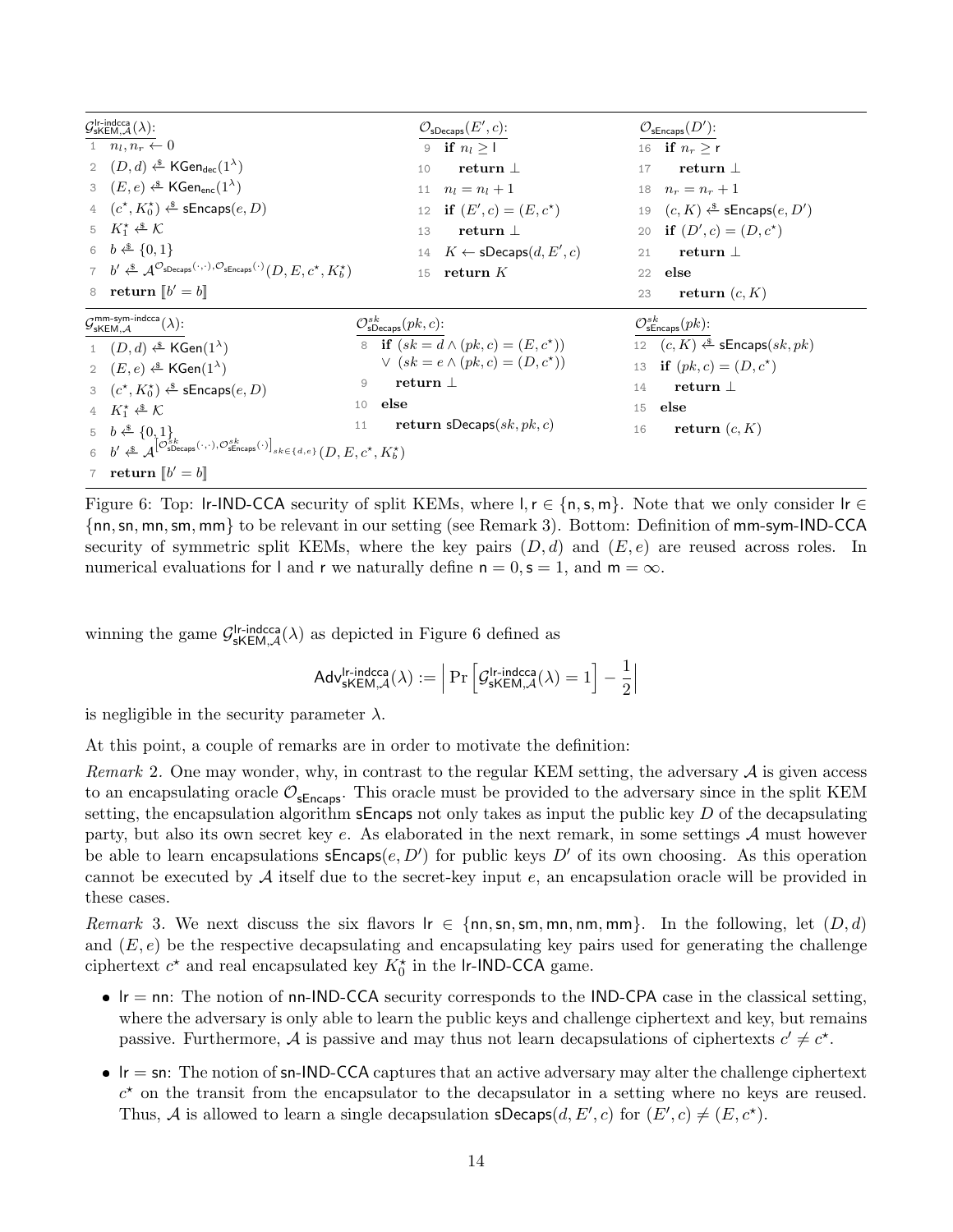- $\bullet$  Ir = sm: The notion of sm-IND-CCA is similar to the notion of sn-IND-CCA, but here the encapsulator's key pair  $(E, e)$  is reused across multiple encapsulations. Therefore, in addition to the single query to  $\mathcal{O}_{\mathsf{sDecaps}}$ , A may now also learn multiple encapsulations  $\mathsf{sEncaps}(e, D')$ .
- If  $\blacksquare$  Ir = mn: The notion of mn-IND-CCA security corresponds to a reuse of the key material  $(D, d)$  on the decapsulator's side in the presence of an active adversary. Hence, the adversary is able to learn multiple decapsulations  $sDecaps(d, E', c)$  for  $(E', c) \neq (E, c^*)$ .
- If  $\bullet$  lr = nm: The notion of nm-IND-CCA security corresponds to a reuse of the key material  $(E, e)$  on the encapsulator's side in the presence of an active adversary. Hence, the adversary is able to learn multiple encapsulations **sEncaps** $(e, D')$  for  $(D', c) \neq (D, c^*)$ . Having  $I = n$  encodes that the adversary however cannot obtain the decapsulation of any different ciphertext  $c' \neq c^*$  under D (e.g., due to  $c^*$ being authentically transmitted to the decapsulator).
- If  $\bullet$  lr = mm: Finally, this notion mm-IND-CCA corresponds to reuse of keys  $(D, d)$  and  $(E, e)$  on both the decapsulator's and encapsulator's side (in fixed roles). This entails that the adversary can learn multiple related decapsulations and encapsulations.

We note the similarity to the *IrPRF-ODH* assumption formalization introduced in [\[11\]](#page-19-0). This assumption captures security of DH-based key exchanges in the presence of active adversaries in different reuse scenarios.

#### <span id="page-14-0"></span>4.3.1 Security of Symmetric Split KEMs

In the following, we also provide the indistinguishability-based security notion for symmetric split KEMs. Since symmetric split KEMs inherently model key reuse across roles, we only consider the notion of mm-sym-IND-CCA to be relevant in practical settings and therefore do not define lr-sym-IND-CCA in its full generality.<sup>[2](#page-14-1)</sup>

**Definition 6.** Let  $sKEM = (KGen, sEncaps, sDecaps)$  be a symmetric split KEM with key space K. We say sKEM provides symmetric mm-indistinguishability under *chosen-ciphertext attacks*, in short sKEM is mm-sym-IND-CCA-secure, if for every QPT adversary A the advantage  $Adv_{sKEM, A}^{mm-sym-index}$  in winning the  $\rm{game}\,\mathcal{G}_{\rm cKFM-A}^{\rm mm-sym-index}$  $\sum_{\textbf{SKEM},\mathcal{A}}^{\text{mm-sym-indcca}}(\lambda)$  as depicted in Figure [6](#page-13-0) defined as

$$
\mathsf{Adv}_{\mathsf{sKEM},\mathcal{A}}^{\mathsf{mm}\text{-}\mathsf{sym}\text{-}\mathsf{indcca}}(\lambda) := \Big|\Pr\Big[\mathcal{G}_{\mathsf{sKEM},\mathcal{A}}^{\mathsf{mm}\text{-}\mathsf{sym}\text{-}\mathsf{indcca}}(\lambda) = 1\Big]-\frac{1}{2}\Big|
$$

is negligible in the security parameter  $\lambda$ .

Remark 4. One may wonder whether it is possible to turn every secure symmetric split KEM into a split KEM, and vice versa. It is easy to see that every mm-sym-IND-CCA secure symmetric split KEM is also mm-IND-CCA secure in the sense of non-symmetric split KEMs. The key generation algorithm is simply executed in fixed decapsulator and encapsulator roles and the reduction is straightforward by directly embedding the mm-sym-IND-CCA challenge into the mm-IND-CCA game and relaying the oracle queries and answers to the respective oracles. For the other direction, let  $sKEM = (KGen_{dec},KGen_{enc},sEncaps,$  $sDecaps)$  be an mm-IND-CCA-secure split KEM. Then  $sKEM' = (KGen', sEncaps', sDecaps')$  as defined in Figure [7](#page-15-2) is a mm-sym-IND-CCA-secure symmetric split KEM. Again, this can be shown by a simple reduction, where the mm-IND-CCA reduction embeds its challenge  $(D, E, c^*, k^*)$  in the following manner:

<span id="page-14-1"></span><sup>&</sup>lt;sup>2</sup>Note that the symmetric split KEM setting implies key reuse, obsoleting  $|r = nn$ . We further consider the notions lr ∈ {sn, mn,sm, nm} to be artificial as these notions encode that only some parties reuse keys across roles while other do not.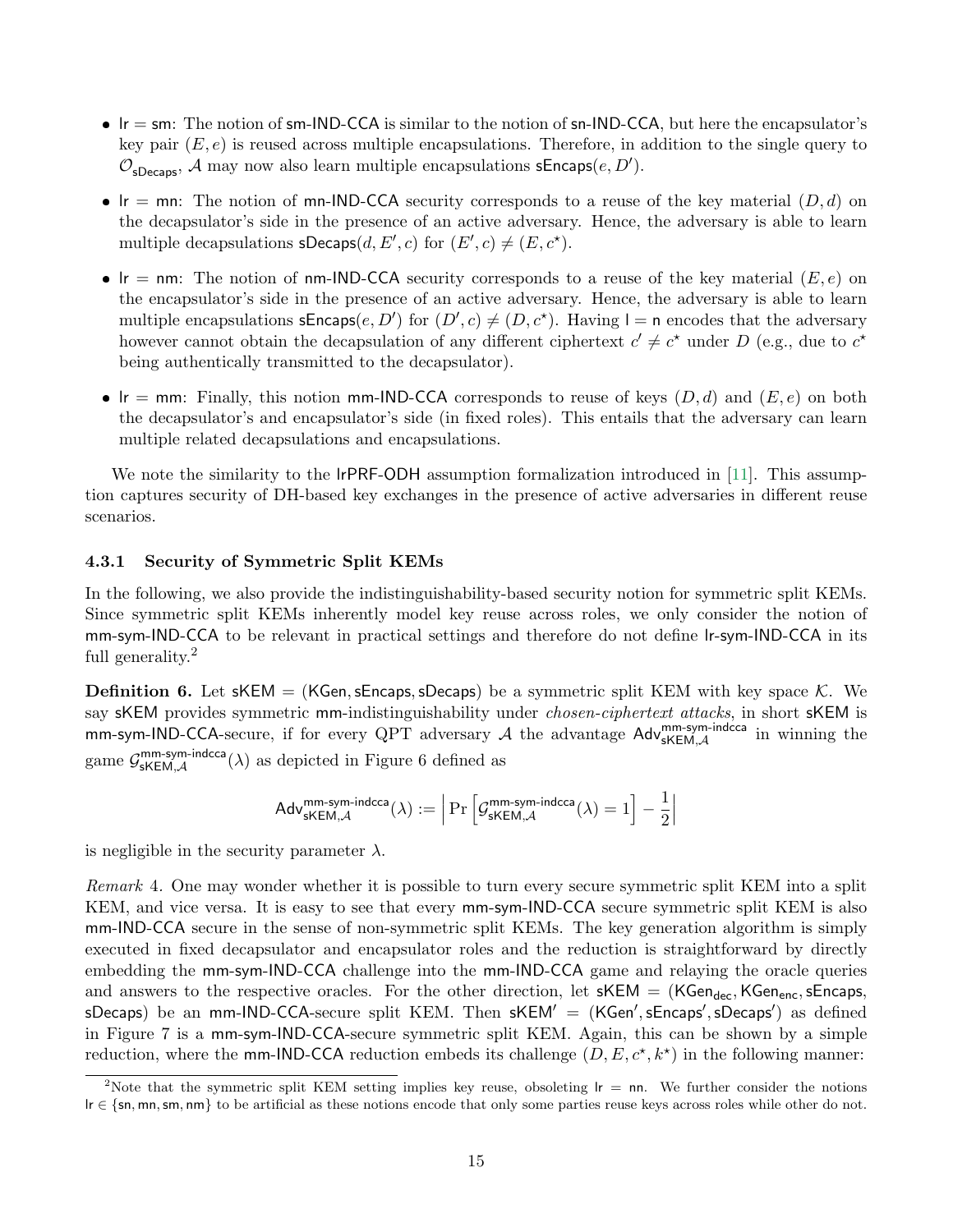- The mm-sym-IND-CCA adversary A expects as input  $(pk, pk', c^*, K^*)$ , where pk and pk' are outputs of KGen' and thus are of the form  $pk = (pk_{\text{dec}}, pk_{\text{enc}})$  and  $pk' = (pk'_{\text{dec}}, pk'_{\text{enc}})$ .
- B now sets  $pk_{\text{dec}} \leftarrow D$  and  $pk'_{\text{enc}} \leftarrow E$ . It generates the remaining key components itself via the respective key generation algorithm.
- Oracle queries concerning d and e of  $A$  can simply be relayed to  $B$ 's respective oracles. The other oracles,  $\beta$  can answer itself due to the knowledge of the secret keys.
- At some point,  $A$  will output its guess  $b'$  and  $B$  can output the same guess.

<span id="page-15-2"></span>

| KGen' $(1^{\lambda})$ :                                                 | $sEncaps'(sk = (d, e), pk' = (D', E')).$     |
|-------------------------------------------------------------------------|----------------------------------------------|
| 1 $(D,d) \stackrel{\$}{\leftarrow}$ KGen <sub>dec</sub> $(1^{\lambda})$ | 6 $(c, K) \xleftarrow{\$}$ sEncaps $(e, D')$ |
| 2 $(E, e) \xleftarrow{\$} \mathsf{KGen}_{\mathsf{enc}}(1^{\lambda})$    | return $(c, K)$                              |
| $3 \quad pk \leftarrow (D, E)$                                          | sDecaps'(sk' = $(d', e'), pk = (D, E), c$ ): |
| 4 $sk \leftarrow (d, e)$                                                | 8 $K \leftarrow s$ Decaps $(d', E, c)$       |
| 5 return $(pk, sk)$                                                     | return $K$<br>9                              |

Figure 7: Transform of mm-IND-CCA-secure split KEM  $s$ KEM = (KGen<sub>dec</sub>, KGen<sub>enc</sub>, sEncaps, sDecaps) to  $mm\text{-sym-IND-CCA-secure symmetric split KEM sKEM' = (KGen', sEncaps', sDecaps').}$ 

### <span id="page-15-0"></span>4.4 Instantiations of Split KEMs

We now turn to giving instantiations of secure split KEMs. Let us start by showing that plain lattice-based KEMs secure under the *(Ring-)Learning with Errors* assumption (R)LWE naturally fit the split KEM flow and maintain their security against passive adversaries in this setting.

### <span id="page-15-1"></span>4.4.1 nn-IND-CCA Security from (R)LWE

Figure [8](#page-16-1) illustrates a generic (R)LWE-based key exchange viewed as a split KEM. Encapsulation on Bob's side is split into the generation of Bob's key pair as well as the final encapsulation of the shared key via the computation of an approximate shared secret and so-called reconciliation information, which constitutes the ciphertext. As mentioned before, these constructions are not secure against active attacks and/or key reuse in the "standard" KEM setting, and thus they naturally shouldn't achieve security above nn-IND-CCA in their split KEM formalization. We reduce the nn-IND-CCA to what is commonly referred to as the DDHlike problem (DDH $\ell$ ), which we state for LWE in the following. Note that the hardness of decision (R)LWE implies hardness of the DDH-like problem (cf., e.g., [\[58,](#page-22-14) [10\]](#page-19-12)).

**Definition 7** (DDH $\ell$  Problem). Let  $\mathbf{A}, n, q, \chi$  be LWE parameters. Given reconciliation information c, the decision Diffie-Hellman-like problem (DDH $\ell$ ) for  $\mathbf{A}, q, n, \chi$  is to distinguish  $(\mathbf{B}, \mathbf{B}', c, K)$  from  $(\mathbf{B}, \mathbf{B}', c, K')$ , where

- $S, S', E, E', E'' \xleftarrow{s} \chi$
- $B \leftarrow AS + E$ , and  $B' \leftarrow AS' + E'$ ,
- $V \leftarrow BS' + E''$ , and  $c \stackrel{\$}{\leftarrow}$  HelpRec(V),
- $K \leftarrow \text{Rec}(\mathbf{V}, c)$  and  $K' \xleftarrow{\$} \mathcal{K}$  is a random element in the key space.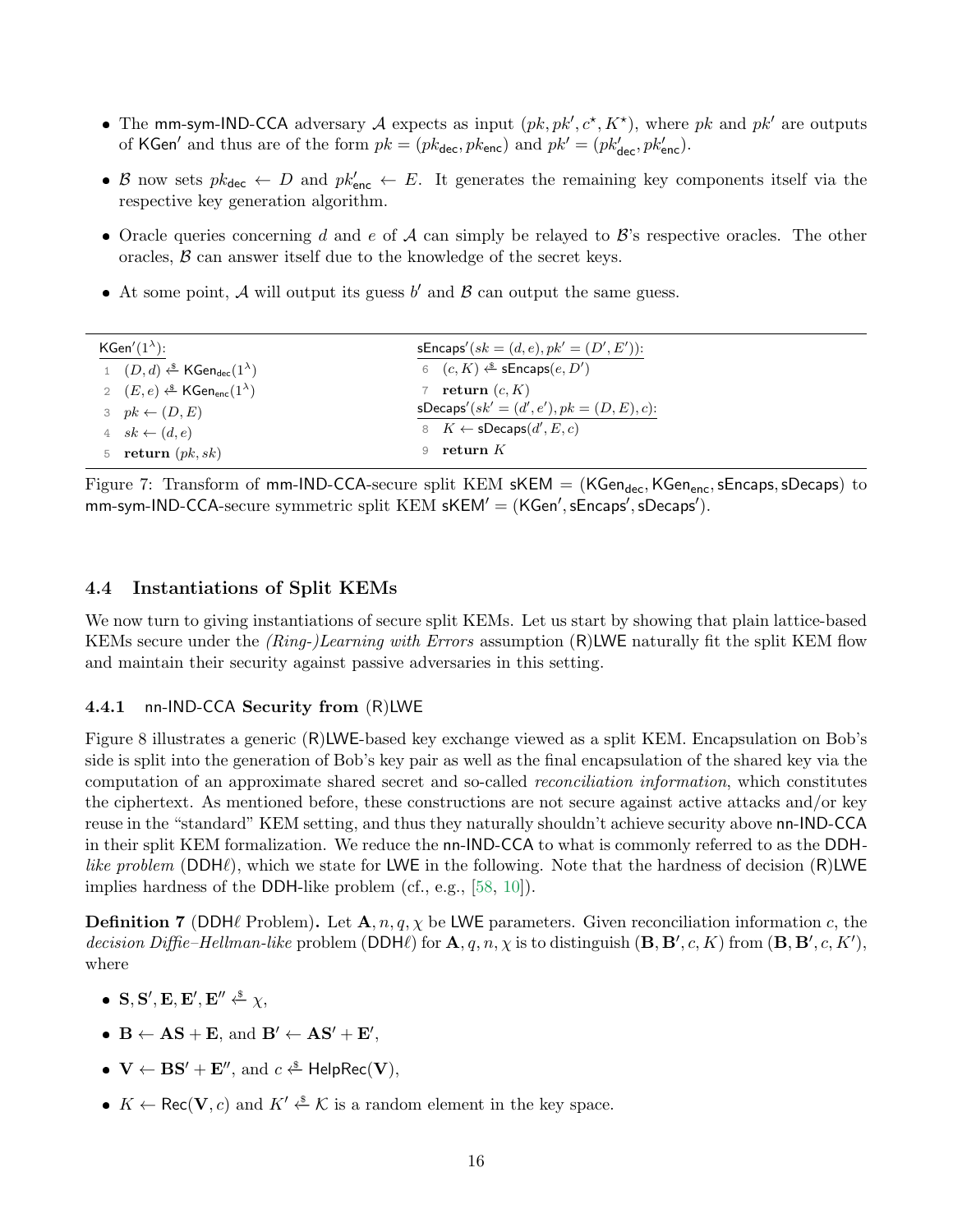<span id="page-16-1"></span>

| Alice                                          |   |                  |   | <b>Bob</b>                                               |
|------------------------------------------------|---|------------------|---|----------------------------------------------------------|
| role dec                                       |   |                  |   | role enc                                                 |
| public LWE parameters $\mathbf{A}, n, q, \chi$ |   |                  |   | public LWE parameters $\mathbf{A}, n, q, \chi$           |
| $KGen_{dec}(1^{\lambda})$                      |   |                  |   | KGen <sub>enc</sub> $(1^{\lambda})$                      |
| $\mathbf{S}, \mathbf{E} \leftarrow \chi$       |   |                  |   | $\mathbf{S}', \mathbf{E}' \overset{\$}{\leftarrow} \chi$ |
| $B \leftarrow AS + E$                          |   |                  |   | $B' \leftarrow AS' + E'$                                 |
| $(D,d) \leftarrow (\mathbf{B}, \mathbf{S})$    |   |                  |   | $(E, e) \leftarrow (\mathbf{B}', \mathbf{S}')$           |
|                                                | D |                  | E |                                                          |
|                                                |   |                  |   |                                                          |
|                                                |   |                  |   | sEncaps(e, D)                                            |
|                                                |   |                  |   | $\mathbf{E}^{\prime\prime} \leftarrow \mathbf{x}$        |
|                                                |   |                  |   | $V \leftarrow BS' + E''$                                 |
|                                                |   |                  |   | $c \stackrel{\$}{\leftarrow}$ HelpRec(V)                 |
|                                                |   | $\boldsymbol{c}$ |   | $K \leftarrow \text{Rec}(\mathbf{V}, c)$                 |
| $s$ Decaps $(d, E, c)$                         |   |                  |   |                                                          |
| $V' \leftarrow B'S$                            |   |                  |   |                                                          |
| $K \leftarrow \text{Rec}(\mathbf{V}', c)$      |   |                  |   |                                                          |

Figure 8: Instantiation of split KEM flow with plain LWE as, e.g., in [\[58,](#page-22-14) [27,](#page-20-14) [64,](#page-22-15) [9\]](#page-19-13) with LWE parameters  $n, q, \chi$  and fixed, public **A**. The functions HelpRec and Rec aid computation of the shared secret K from the approximate shared secrets  $V, V'$  and vary among different  $(R)$ LWE-based schemes.

For an algorithm  $\mathcal A$  we define the distinguishing advantage to be

$$
\mathsf{Adv}_{(\mathbf{A},n,q,\chi),\mathcal{A}}^{\mathsf{DDH}\ell}(\lambda) := \big| \Pr[\mathcal{A}(\mathbf{B},\mathbf{B}',c,K) = 1] - \Pr[\mathcal{A}(\mathbf{B},\mathbf{B}',c,K') = 1] \big|,
$$

and say DDH $\ell$  is hard if  $\mathsf{Adv}_{(\mathbf{A},n,q,\chi),\mathcal{A}}^{DDH\ell}$  is negligible in the security parameter  $\lambda$ .

**Theorem 1.** Let sKEM = (KGen<sub>dec</sub>, KGen<sub>enc</sub>, sEncaps, sDecaps) be a split KEM with key space K as in Figure [8](#page-16-1) for secure LWE parameters  $\mathbf{A}, n, q, \chi$ . Then for any QPT adversary A sKEM is nn-IND-CCA secure, assuming the hardness of the DDH $\ell$  problem for  $\mathbf{A}, n, q, \chi$ .

*Proof.* By straightforward reduction. We show that if there exists an efficient adversary  $A$  against the nn-IND-CCA security of sKEM, then this immediately implies an efficient solver  $\beta$  for the DDH $\ell$  problem over the same parameter set  $\mathbf{A}, n, q, \chi$ . B receives as input a tuple  $(\mathbf{B}, \mathbf{B}', c, K_b^{\star})$ , where  $\mathbf{B}, \mathbf{B}', c$  are computed as  $\mathbf{B} \leftarrow \mathbf{AS} + \mathbf{E}, \ \mathbf{B}' \leftarrow \mathbf{AS}' + \mathbf{E}'$  and  $c \xleftarrow{\$} \mathsf{HelpRec}(\mathbf{V}),$  where  $\mathbf{V} \leftarrow \mathbf{BS}' + \mathbf{E}''$ a nd  $\mathbf{S}, \mathbf{S}', \mathbf{E}, \mathbf{E}', \mathbf{E}'' \xleftarrow{\$} \chi$ . Depending on the internal DDH $\ell$  challenge bit  $b \stackrel{\$}{\leftarrow} \{0,1\}$ ,  $K_b^{\star}$  is either  $\text{Rec}(\mathbf{V}, c)$  (for  $b = 0$ ) or a random key from the key space K (for  $b = 1$ ). B then runs A on input  $(\mathbf{B}, \mathbf{B}', c, K_{b'}^{\star})$ , i.e.,  $D \leftarrow B, E \leftarrow B', c^{\star} \leftarrow c$ , and  $K_b^*$ . Note that in the nn-IND-CCA case, A has no access to  $\mathcal{O}_{\text{sEncaps}}$  and  $\mathcal{O}_{\text{sDecaps}}$ , i.e., B must not simulate any oracle queries. At some point, A will then output a guess bit  $b'$ , and  $\beta$  will output the same bit. If A is successful in the nn-IND-CCA game it has successfully distinguished whether  $K_b^*$  is the decapsulation of c or a random key, analogous to the  $DDH\ell$  challenge.  $\Box$ 

### <span id="page-16-0"></span>4.4.2 mn-IND-CCA security from GapHDH

For a non-trivial mn-IND-CCA secure instantiation of a split KEM we rephrase the IND-CCA secure KEM by Kiltz [\[48\]](#page-21-5) based on the intractability of the gap hashed-DH assumption (GapHDH) as a split KEM. Informally, the GapHDH assumption says that an adversary cannot distinguish the two distributions  $(g^x, g^y, \mathsf{H}(g^{xy}))$  and  $(g^x, g^y, R)$  for random exponents x, y, and random bit string R from the range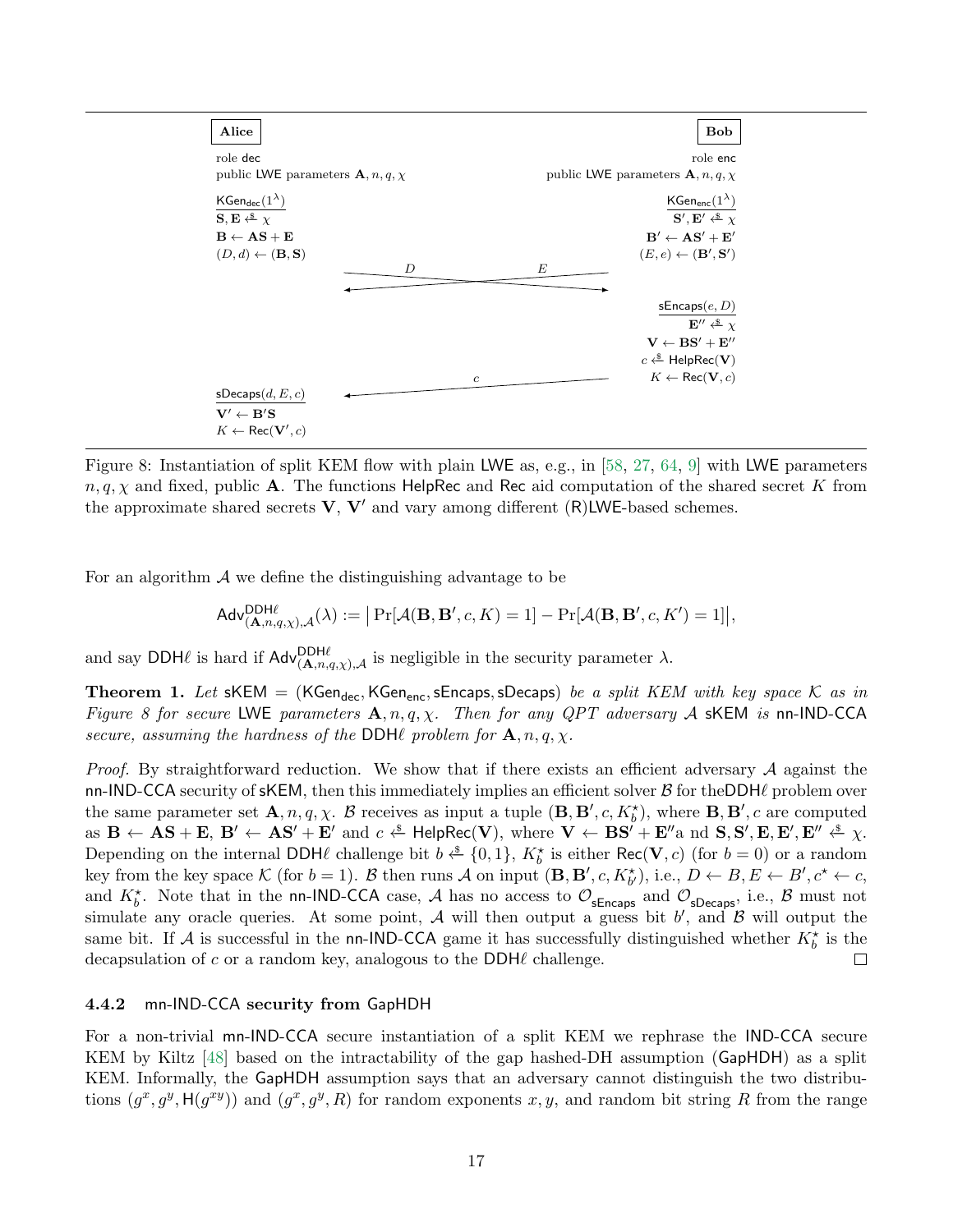<span id="page-17-2"></span><span id="page-17-0"></span>

| $KGen_{dec}(1^{\lambda})$ :                             | KGen <sub>enc</sub> $(1^{\lambda})$ :                | $sEncaps(e, D = (X, Y))$ :  | $sDecaps(d, E, c)$ :              |
|---------------------------------------------------------|------------------------------------------------------|-----------------------------|-----------------------------------|
| 1 $x, y \stackrel{\$}{\leftarrow} \mathbb{Z}_p^{\star}$ | 7 $e \stackrel{\$}{\leftarrow} \mathbb{Z}_p^{\star}$ | 10 $t \leftarrow G(g^e)$    | 14 $t' \leftarrow G(E)$           |
| 2 $X \leftarrow g^x$                                    | 8 $E \leftarrow q^e$                                 | 11 $c \leftarrow (X^t Y)^e$ | 15 if $E^{xt'+y} \neq c$          |
| 3 $Y \leftarrow q^y$                                    | 9 return $(E,e)$                                     | 12 $K \leftarrow H(X^e)$    | return $\perp$<br>16              |
| $4\quad D\leftarrow (X,Y)$                              |                                                      | 13 return $(c, K)$          | $17$ else                         |
| $5 \quad d \leftarrow (x, y)$                           |                                                      |                             | 18 $K \leftarrow \mathsf{H}(E^x)$ |
| 6 return $(D,d)$                                        |                                                      |                             | return $K$<br>19                  |

Figure 9: Instantiation of mn-IND-CCA-secure split KEM from the KEM by Kiltz [\[48\]](#page-21-5). Here,  $G: \mathbb{G} \to \mathbb{Z}_p$ is a target collision resistant function defined over a cyclic group  $\mathbb{G} = \langle q \rangle$  of prime order p. Furthermore, H:  $\mathbb{G} \to \{0,1\}^{\lambda}$  is a random hash function such that the gap hashed Diffie–Hellman assumption GapHDH is intractable in the security parameter  $\lambda$  wrt. (G, q, p, H).

of the hash function R, even when given a DDH oracle which on input  $(g^a, g^b, g^c)$  determines whether  $g^c = g^{ab}$  or not.

Recall that the split KEM notion exploits that some encapsulation algorithms of KEMs perform an implicit key generation before computing the ciphertext and the encapsulated shared key. Thus, Figure [9](#page-17-0) is the same as the original KEM in [\[48\]](#page-21-5), but with the key generation of the encapsulator made explicit in KGen<sub>enc</sub>. Obviously, this KEM is not post-quantum secure. However, if we postulate the hardness of gap hashed-DH in the CSIDH setting, post-quantum security is achieved.<sup>[3](#page-17-1)</sup>

**Theorem 2.** Let  $(\mathbb{G}, g, p, \mathsf{H})$ , where  $\mathbb{G} = \langle g \rangle$  is a cyclic group of prime order p and  $\mathsf{H}: \mathbb{G} \to \{0, 1\}^{\lambda}$  is a random hash function, chosen such that GapHDH is intractable in the security parameter  $\lambda$ . Furthermore, let G:  $\mathbb{G} \to \mathbb{Z}_p$  be a target collision resistant function. Then  $sKEM = (KGen_{dec},KGen_{enc},\text{sEncaps},\text{sDecaps})$ as defined in Figure [9](#page-17-0) is an mn-IND-CCA secure split KEM.

Proof Sketch. The proof works analogous to the proof given in [\[48\]](#page-21-5). We suppose there exists an efficient adversary  $A$  against the mn-IND-CCA security of sKEM (cf. Figure [9\)](#page-17-0) and show that this immediately implies an efficient adversary  $\beta$  against GapHDH. The reduction  $\beta$  gets as input a GapHDH challenge of the form  $(g^x, g^y, Z)$  and shall decide whether Z equals  $H(g^{xy})$  or a random bit string in  $\{0, 1\}^{\lambda}$ . B samples  $w \stackrel{\&}{\leftarrow} \mathbb{Z}_p^{\star}$  and computes  $t^{\star} \leftarrow G(g^y)$  for the target collision resistant function G specified by sKEM.

B initiates A on input  $(D \leftarrow (g^x, Y), E \leftarrow g^y, c^*, Z)$ , where  $c^* \leftarrow g^{yw}$  and  $Y \leftarrow (g^x)^{-t^*} g^w$ . A may then query the decapsulation oracle  $\mathcal{O}_{\text{sDecans}}$  multiple times on public encapsulator keys E' and ciphertexts c of its choice. The reduction simulates  $\mathcal{O}_{\text{sDecaps}}$  analogously to the decapsulation oracle in the IND-CCA proof in [\[48\]](#page-21-5). B rejects pairs  $(E', c)$  that are equal to  $(E, c^*)$ . Otherwise it checks consistency of the ciphertexts corresponding to Line [15](#page-17-2) of the decapsulation process by querying its DDH oracle on  $(g^{xt}Y, E', c)$ , where  $t \leftarrow \mathsf{G}(E').$ 

**Case 1:** If  $t = t^*$  but  $E' \neq E$ : B has found a collision in G (contradicting G's security) and aborts.

**Case 2:** If  $t \neq t^*$ ,  $\beta$  can compute the decapsulation K as  $H\left(\left(\frac{c}{E'}(t-t^*)^{-1}\right)\right)$  and return K to A.

At some point A will output a guess b' whether  $Z = H(g^{xy})$  or random and B will output the same bit.  $\Box$ 

<span id="page-17-1"></span><sup>3</sup>Recently, de Kock [\[49\]](#page-22-12) and Kawashima et al. [\[46\]](#page-21-14) used a translation of the conceptually related gap Diffie–Hellman (GapDH [\[63\]](#page-22-2)) assumption to the CSIDH setting to construct interactive, post-quantum secure key exchange protocols with tight security.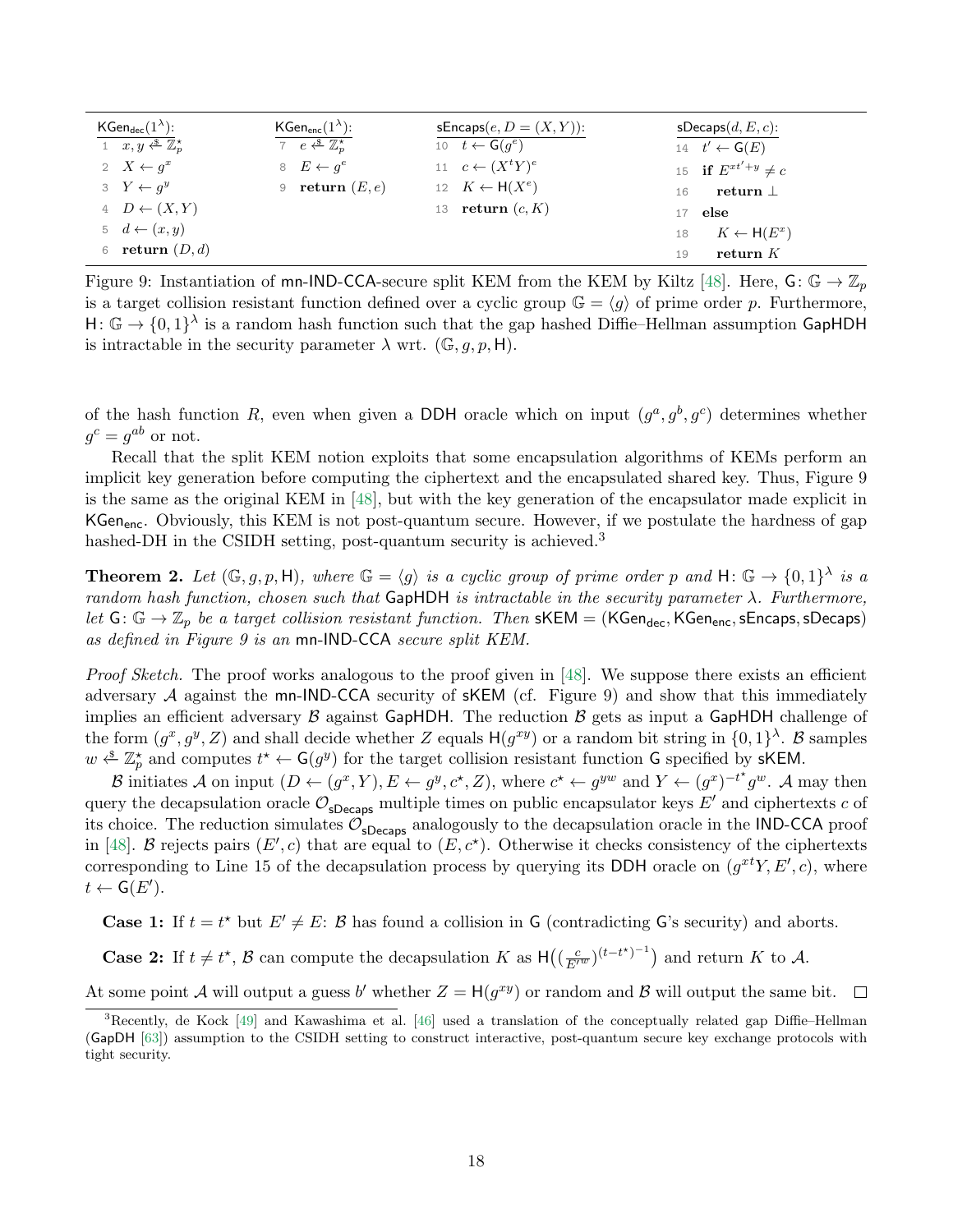# <span id="page-18-0"></span>5 Conclusion

We have seen that split KEMs could be a way to capture DH-style key exchange flows with post-quantum security through enabling both parties to contribute to the KEM encapsulation. The starting point for this discussion and the need for a split-KEM–like notion stemmed from the fact that key exchange protocols based on DH must eventually be transitioned to post-quantum secure alternatives, which are given in the form of KEMs. For "simple" protocols, that only combine two ephemeral DH key pairs at a time, this should not pose too much of an issue. For specialized usages, such as 0-RTT modes based on DH or intricate patterns with many different DH combinations as in the initial key agreement of Signal, involving static keys, we have seen that standard KEMs are often inadequate.

We thus introduced the notion of split key encapsulation mechanisms. However, a major challenge remains, when it comes to showing that known KEMs fulfill the split KEM notion with reuse of keys on both sides: while, e.g., many passively-secure lattice-based KEMs are a prime example of the structure of split KEMs (since their encapsulation can be divided up into key generation and key agreement on the encapsulator's side), we know that these are not secure when keys are reused. A promising candidate are constructions that replace the DH operations by CSIDH [\[12\]](#page-19-8). However, to achieve full-fledged key exchange security, interactive hardness assumptions such as the gap (hashed) DH assumption, strong DH assumption, or PRF-ODH are needed. We see it as an open problem to define these assumptions in the CSIDH setting and establish their intractability. Only answers to these questions can truly establish CSIDH as a viable building block for key exchange protocols.

Finally, it remains an open question to develop post-quantum solutions that support static-static key exchange, or that can accommodate reversed message flows; in other words, it is an open question to develop strongly-secure post-quantum constructions that have the same flexibility as Diffie–Hellman-based primitives. We believe the notion of split KEMs to be an adequate starting point to this exploration.

### <span id="page-18-1"></span>Acknowledgements

We thank Håkon Jacobsen for helpful discussions in the early phase of this work.

Marc Fischlin and Christian Janson have been (partially) funded by the Deutsche Forschungsgemeinschaft (DFG) – SFB 1119 – 236615297. Felix Günther has been supported in part by Research Fellowship grant GU 1859/1-1 of the German Research Foundation (DFG) and National Science Foundation (NSF) grants CNS-1526801 and CNS-1717640. Douglas Stebila has been supported in part by Natural Sciences and Engineering Research Council (NSERC) of Canada Discovery grant RGPIN-2016-05146 and a NSERC Discovery Accelerator Supplement.

### References

- <span id="page-18-2"></span>[1] Abdalla, M., Bellare, M., Rogaway, P.: The oracle Diffie-Hellman assumptions and an analysis of DHIES. In: Naccache, D. (ed.) CT-RSA 2001. LNCS, vol. 2020, pp. 143–158. Springer, Heidelberg (Apr 2001)
- <span id="page-18-3"></span>[2] Alwen, J., Coretti, S., Dodis, Y.: The double ratchet: Security notions, proofs, and modularization for the Signal protocol. In: Ishai, Y., Rijmen, V. (eds.) EUROCRYPT 2019, Part I. LNCS, vol. 11476, pp. 129–158. Springer, Heidelberg (May 2019)
- <span id="page-18-4"></span>[3] Azarderakhsh, R., Jao, D., Leonardi, C.: Post-quantum static-static key agreement using multiple protocol instances. In: Adams, C., Camenisch, J. (eds.) SAC 2017. LNCS, vol. 10719, pp. 45–63. Springer, Heidelberg (Aug 2017)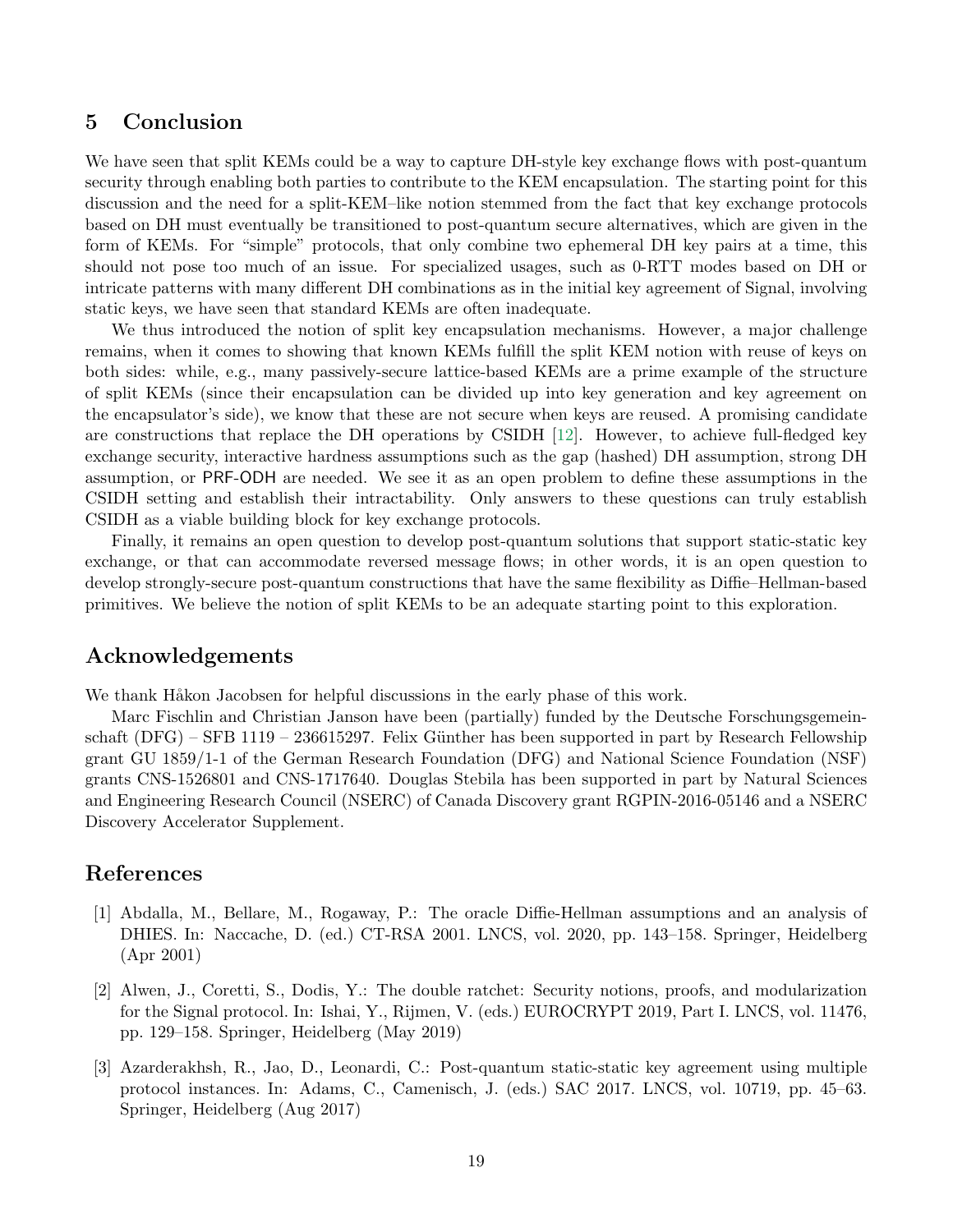- <span id="page-19-6"></span>[4] Basso, A., Kutas, P., Merz, S.P., Petit, C., Weitk¨amper, C.: On adaptive attacks against Jao-Urbanik's isogeny-based protocol. In: Nitaj, A., Youssef, A. (eds.) Progress in Cryptology - AFRICACRYPT 2020. pp. 195–213. Springer International Publishing, Cham (2020)
- <span id="page-19-5"></span>[5] Bauer, A., Gilbert, H., Renault, G., Rossi, M.: Assessment of the key-reuse resilience of NewHope. In: Matsui, M. (ed.) CT-RSA 2019. LNCS, vol. 11405, pp. 272–292. Springer, Heidelberg (Mar 2019)
- <span id="page-19-4"></span>[6] Bergsma, F., Dowling, B., Kohlar, F., Schwenk, J., Stebila, D.: Multi-ciphersuite security of the Secure Shell (SSH) protocol. In: Ahn, G.J., Yung, M., Li, N. (eds.) ACM CCS 2014. pp. 369–381. ACM Press (Nov 2014)
- <span id="page-19-7"></span>[7] Boneh, D., Glass, D., Krashen, D., Lauter, K., Sharif, S., Silverberg, A., Tibouchi, M., Zhandry, M.: Multiparty non-interactive key exchange and more from isogenies on elliptic curves. Journal of Mathematical Cryptology 14(1), 5 – 14 (2020), [https://www.degruyter.com/view/journals/jmc/](https://www.degruyter.com/view/journals/jmc/14/1/article-p5.xml) [14/1/article-p5.xml](https://www.degruyter.com/view/journals/jmc/14/1/article-p5.xml)
- <span id="page-19-9"></span>[8] Bonnetain, X., Schrottenloher, A.: Quantum security analysis of CSIDH. In: Canteaut, A., Ishai, Y. (eds.) EUROCRYPT 2020, Part II. LNCS, vol. 12106, pp. 493–522. Springer, Heidelberg (May 2020)
- <span id="page-19-13"></span>[9] Bos, J.W., Costello, C., Ducas, L., Mironov, I., Naehrig, M., Nikolaenko, V., Raghunathan, A., Stebila, D.: Frodo: Take off the ring! Practical, quantum-secure key exchange from LWE. In: Weippl, E.R., Katzenbeisser, S., Kruegel, C., Myers, A.C., Halevi, S. (eds.) ACM CCS 2016. pp. 1006–1018. ACM Press (Oct 2016)
- <span id="page-19-12"></span>[10] Bos, J.W., Costello, C., Naehrig, M., Stebila, D.: Post-quantum key exchange for the TLS protocol from the ring learning with errors problem. In: 2015 IEEE Symposium on Security and Privacy. pp. 553–570. IEEE Computer Society Press (May 2015)
- <span id="page-19-0"></span>[11] Brendel, J., Fischlin, M., Günther, F., Janson, C.: PRF-ODH: Relations, instantiations, and impossibility results. In: Katz, J., Shacham, H. (eds.) CRYPTO 2017, Part III. LNCS, vol. 10403, pp. 651–681. Springer, Heidelberg (Aug 2017)
- <span id="page-19-8"></span>[12] Castryck, W., Lange, T., Martindale, C., Panny, L., Renes, J.: CSIDH: An efficient post-quantum commutative group action. In: Peyrin, T., Galbraith, S. (eds.) ASIACRYPT 2018, Part III. LNCS, vol. 11274, pp. 395–427. Springer, Heidelberg (Dec 2018)
- <span id="page-19-10"></span>[13] Castryck, W., Sotáková, J., Vercauteren, F.: Breaking the decisional Diffie-Hellman problem for class group actions using genus theory. In: Micciancio, D., Ristenpart, T. (eds.) CRYPTO 2020, Part II. LNCS, vol. 12171, pp. 92–120. Springer, Heidelberg (Aug 2020)
- <span id="page-19-2"></span>[14] Cohn-Gordon, K., Cremers, C.J.F., Dowling, B., Garratt, L., Stebila, D.: A formal security analysis of the Signal messaging protocol. In: IEEE European Symposium on Security and Privacy, EuroS&P 2017. pp. 451–466 (2017)
- <span id="page-19-11"></span>[15] Cohn-Gordon, K., Cremers, C.J.F., Dowling, B., Garratt, L., Stebila, D.: A formal security analysis of key establishment in the Signal messaging protocol. Journal of Cryptology (2020)
- <span id="page-19-3"></span>[16] Cramer, R., Shoup, V.: Design and analysis of practical public-key encryption schemes secure against adaptive chosen ciphertext attack. SIAM J. Comput. 33(1), 167–226 (Jan 2004)
- <span id="page-19-1"></span>[17] Cremers, C.J.F., Feltz, M.: Beyond eCK: Perfect forward secrecy under actor compromise and ephemeral-key reveal. In: Foresti, S., Yung, M., Martinelli, F. (eds.) ESORICS 2012. LNCS, vol. 7459, pp. 734–751. Springer, Heidelberg (Sep 2012)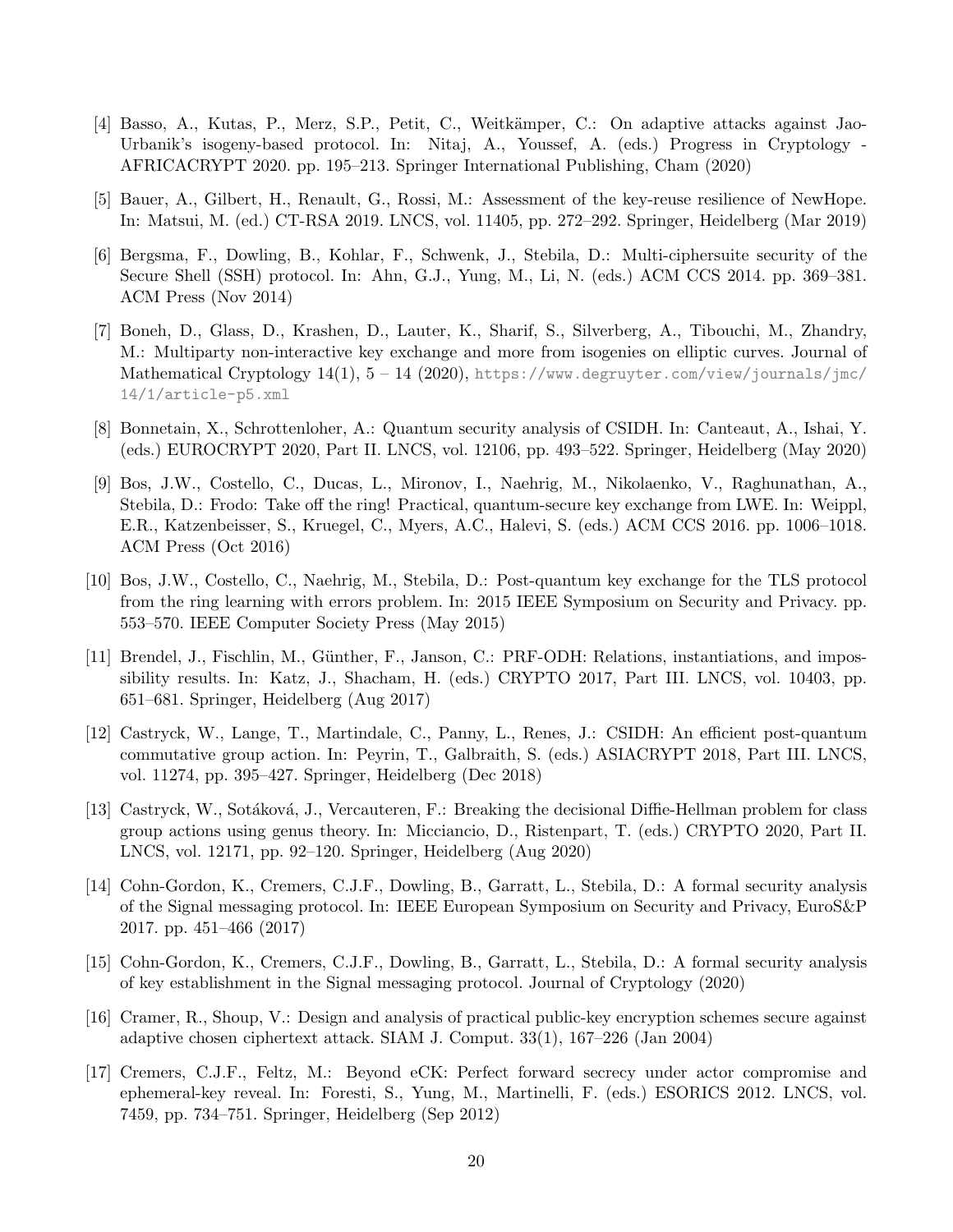- <span id="page-20-3"></span>[18] Crockett, E., Paquin, C., Stebila, D.: Prototyping post-quantum and hybrid key exchange and authentication in TLS and SSH. In: NIST 2nd Post-Quantum Cryptography Standardization Conference 2019 (August 2019)
- <span id="page-20-4"></span>[19] David Jao, R.A., Campagna, M., Costello, C., Feo, L.D., Hess, B., Jalali, A., Koziel, B., LaMacchia, B., Longa, P., Naehrig, M., Pereira, G., Renes, J., Soukharev, V., Urbanik, D.: Supersingular isogeny key encapsulation (April 2019), <https://sike.org/>
- <span id="page-20-1"></span>[20] Dierks, T., Rescorla, E.: The Transport Layer Security (TLS) Protocol Version 1.2. RFC 5246 (Proposed Standard) (Aug 2008), <https://www.rfc-editor.org/rfc/rfc5246.txt>
- <span id="page-20-0"></span>[21] Diffie, W., Hellman, M.E.: New directions in cryptography. IEEE Transactions on Information Theory 22(6), 644–654 (1976)
- <span id="page-20-5"></span>[22] Ding, J., Alsayigh, S., RV, S., Fluhrer, S., Lin, X.: Leakage of signal function with reused keys in rlwe key exchange. In: 2017 IEEE International Conference on Communications (ICC). pp. 1–6 (2017)
- <span id="page-20-9"></span>[23] Ding, J., Branco, P., Schmitt, K.: Key exchange and authenticated key exchange with reusable keys based on RLWE assumption. Cryptology ePrint Archive, Report 2019/665 (2019), [https://eprint.](https://eprint.iacr.org/2019/665) [iacr.org/2019/665](https://eprint.iacr.org/2019/665)
- <span id="page-20-7"></span>[24] Ding, J., Cheng, C., Qin, Y.: A simple key reuse attack on LWE and ring LWE encryption schemes as key encapsulation mechanisms (KEMs). Cryptology ePrint Archive, Report 2019/271 (2019), [https:](https://eprint.iacr.org/2019/271) [//eprint.iacr.org/2019/271](https://eprint.iacr.org/2019/271)
- <span id="page-20-8"></span>[25] Ding, J., Deaton, J., Schmidt, K., Vishakha, Zhang, Z.: A simple and practical key reuse attack on NTRU cryptosystem. Cryptology ePrint Archive, Report 2019/1022 (2019), [https://eprint.iacr.](https://eprint.iacr.org/2019/1022) [org/2019/1022](https://eprint.iacr.org/2019/1022)
- <span id="page-20-6"></span>[26] Ding, J., Fluhrer, S.R., RV, S.: Complete attack on RLWE key exchange with reused keys, without signal leakage. In: ACISP 2018. LNCS, vol. 10946, pp. 467–486. Springer, Heidelberg (2018)
- <span id="page-20-14"></span>[27] Ding, J., Xie, X., Lin, X.: A simple provably secure key exchange scheme based on the learning with errors problem. Cryptology ePrint Archive, Report 2012/688 (2012), [http://eprint.iacr.](http://eprint.iacr.org/2012/688) [org/2012/688](http://eprint.iacr.org/2012/688)
- <span id="page-20-10"></span>[28] Dobson, S., Galbraith, S.D., LeGrow, J., Ti, Y.B., Zobernig, L.: An adaptive attack on 2-SIDH. Cryptology ePrint Archive, Report 2019/890 (2019), <https://eprint.iacr.org/2019/890>
- <span id="page-20-11"></span>[29] Dobson, S., Li, T., Zobernig, L.: A note on a static SIDH protocol. Cryptology ePrint Archive, Report 2019/1244 (2019), <https://eprint.iacr.org/2019/1244>
- <span id="page-20-2"></span>[30] Dowling, B., Fischlin, M., Günther, F., Stebila, D.: A cryptographic analysis of the TLS 1.3 handshake protocol candidates. In: Ray, I., Li, N., Kruegel, C. (eds.) ACM CCS 2015. pp. 1197–1210. ACM Press (Oct 2015)
- <span id="page-20-12"></span>[31] Dowling, B., Fischlin, M., Günther, F., Stebila, D.: A cryptographic analysis of the TLS 1.3 handshake protocol. Journal of Cryptology (2020)
- <span id="page-20-13"></span>[32] Drucker, N., Gueron, S.: Continuous key agreement with reduced bandwidth. In: Dolev, S., Hendler, D., Lodha, S., Yung, M. (eds.) Cyber Security Cryptography and Machine Learning. pp. 33–46. Springer International Publishing, Cham (2019)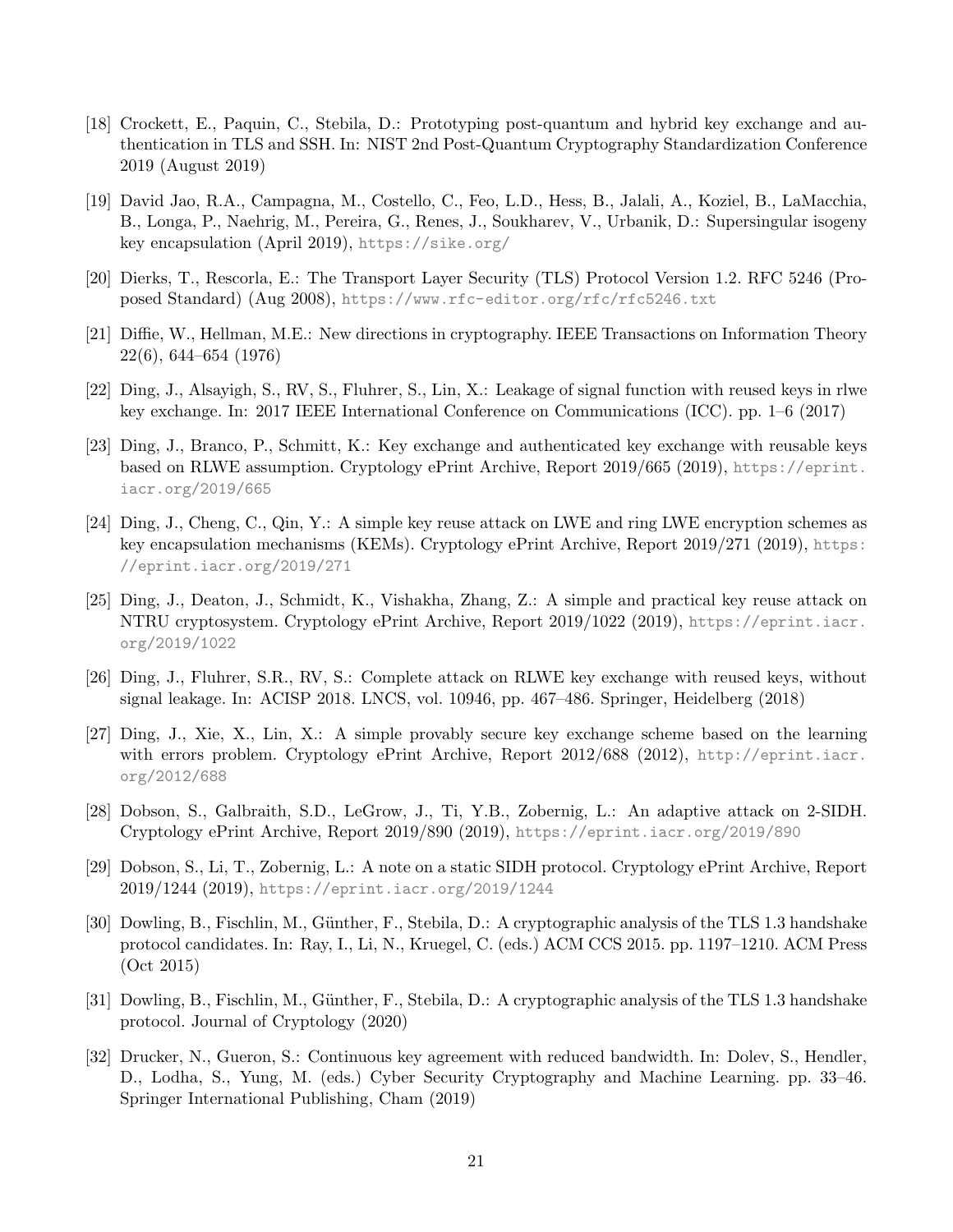- <span id="page-21-7"></span>[33] Duits, I.: The Post-Quantum Signal Protocol: Secure Chat in a Quantum World. Master's thesis, University of Twente (February 2019), <http://essay.utwente.nl/77239/>
- <span id="page-21-4"></span>[34] Fischlin, M., Günther, F.: Multi-stage key exchange and the case of Google's QUIC protocol. In: Ahn, G.J., Yung, M., Li, N. (eds.) ACM CCS 2014. pp. 1193–1204. ACM Press (Nov 2014)
- <span id="page-21-9"></span>[35] Fluhrer, S.: Cryptanalysis of ring-LWE based key exchange with key share reuse. Cryptology ePrint Archive, Report 2016/085 (2016), <http://eprint.iacr.org/2016/085>
- <span id="page-21-1"></span>[36] Fujisaki, E., Okamoto, T.: Secure integration of asymmetric and symmetric encryption schemes. In: Wiener, M.J. (ed.) CRYPTO'99. LNCS, vol. 1666, pp. 537–554. Springer, Heidelberg (Aug 1999)
- <span id="page-21-2"></span>[37] Fujisaki, E., Okamoto, T.: Secure integration of asymmetric and symmetric encryption schemes. Journal of Cryptology 26(1), 80–101 (Jan 2013)
- <span id="page-21-12"></span>[38] Galbraith, S.D., Petit, C., Shani, B., Ti, Y.B.: On the security of supersingular isogeny cryptosystems. In: Cheon, J.H., Takagi, T. (eds.) ASIACRYPT 2016, Part I. LNCS, vol. 10031, pp. 63–91. Springer, Heidelberg (Dec 2016)
- <span id="page-21-11"></span>[39] Gao, X., Ding, J., Li, L., Liu, J.: Practical randomized RLWE-based key exchange against signal leakage attack. IEEE Transactions on Computers 67(11), 1584–1593 (Nov 2018)
- <span id="page-21-10"></span>[40] Greuet, A., Montoya, S., Renault, G.: Attack on LAC key exchange in misuse situation. Cryptology ePrint Archive, Report 2020/063 (2020), <https://eprint.iacr.org/2020/063>
- <span id="page-21-3"></span>[41] Hofheinz, D., Hövelmanns, K., Kiltz, E.: A modular analysis of the Fujisaki-Okamoto transformation. In: Kalai, Y., Reyzin, L. (eds.) TCC 2017, Part I. LNCS, vol. 10677, pp. 341–371. Springer, Heidelberg (Nov 2017)
- <span id="page-21-6"></span>[42] Hülsing, A., Ning, K.C., Schwabe, P., Weber, F., Zimmermann, P.R.: Post-quantum wireguard. Cryptology ePrint Archive, Report 2020/379 (2020), <https://eprint.iacr.org/2020/379>
- <span id="page-21-0"></span>[43] Jager, T., Kohlar, F., Schäge, S., Schwenk, J.: On the security of TLS-DHE in the standard model. In: Safavi-Naini, R., Canetti, R. (eds.) CRYPTO 2012. LNCS, vol. 7417, pp. 273–293. Springer, Heidelberg (Aug 2012)
- <span id="page-21-8"></span>[44] Jao, D., De Feo, L.: Towards quantum-resistant cryptosystems from supersingular elliptic curve isogenies. In: Yang, B.Y. (ed.) Post-Quantum Cryptography - 4th International Workshop, PQCrypto 2011. pp. 19–34. Springer, Heidelberg (Nov / Dec 2011)
- <span id="page-21-15"></span>[45] Katsumata, S., Kwiatkowski, K., Pintore, F., Prest, T.: Scalable ciphertext compression techniques for post-quantum KEMs and their applications. In: ASIACRYPT 2020 (2020), to appear. Available as Cryptology ePrint Archive, Report 2020/1107. <https://eprint.iacr.org/2020/1107>
- <span id="page-21-14"></span>[46] Kawashima, T., Takashima, K., Aikawa, Y., Takagi, T.: An efficient authenticated key exchange from random self-reducibility on CSIDH. Cryptology ePrint Archive, Report 2020/1178 (2020), [https:](https://eprint.iacr.org/2020/1178) [//eprint.iacr.org/2020/1178](https://eprint.iacr.org/2020/1178)
- <span id="page-21-13"></span>[47] Kayacan, S.: A note on the static-static key agreement protocol from supersingular isogenies. Cryptology ePrint Archive, Report 2019/815 (2019), <https://eprint.iacr.org/2019/815>
- <span id="page-21-5"></span>[48] Kiltz, E.: Chosen-ciphertext secure key-encapsulation based on gap hashed Diffie-Hellman. In: Okamoto, T., Wang, X. (eds.) PKC 2007. LNCS, vol. 4450, pp. 282–297. Springer, Heidelberg (Apr 2007)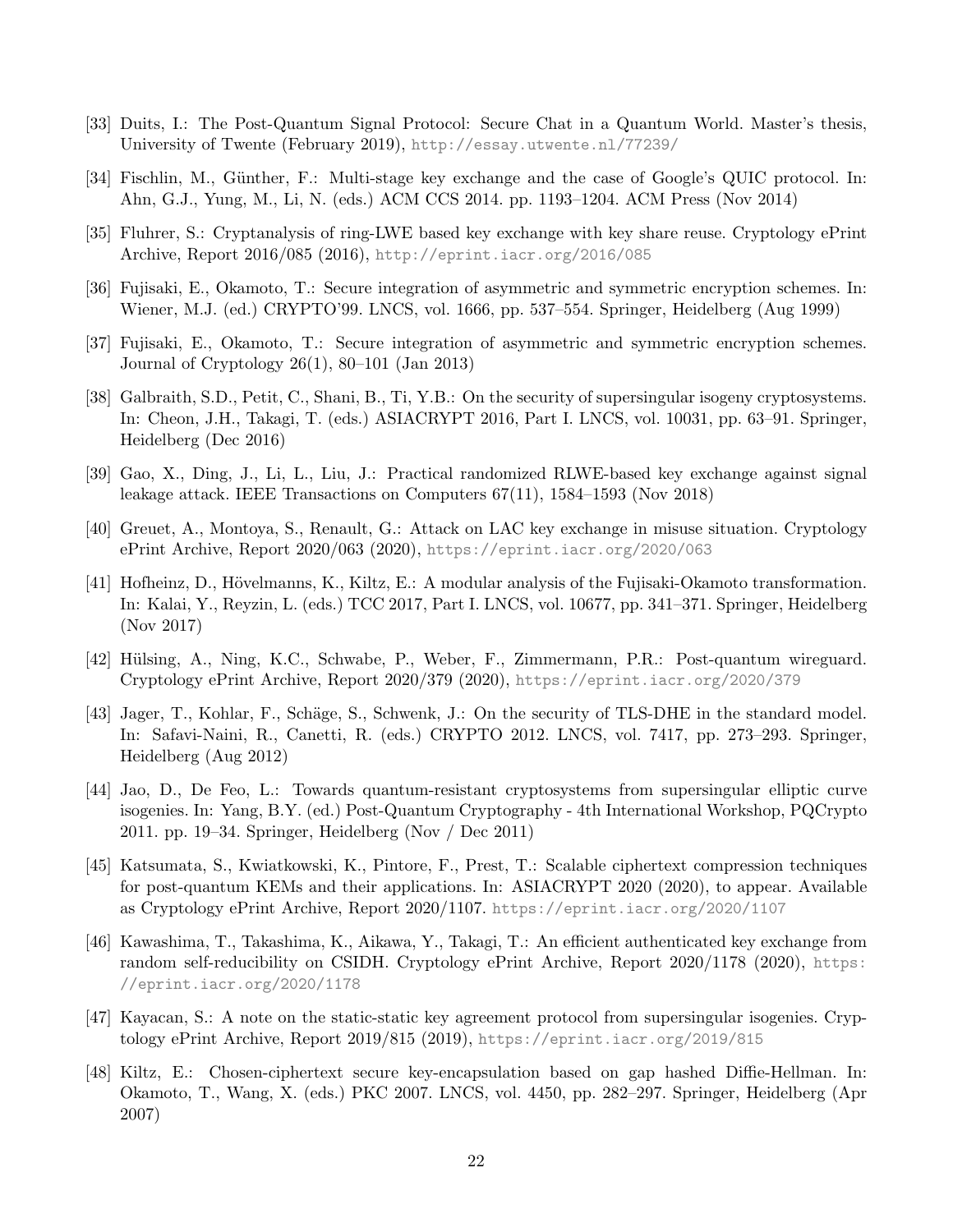- <span id="page-22-12"></span>[49] de Kock, B., Gjøsteen, K., Veroni, M.: Practical isogeny-based key-exchange with optimal tightness. In: SAC 2020 (2020), to appear. Available as Cryptology ePrint Archive, Report 2020/1165. [https:](https://eprint.iacr.org/2020/1165) [//eprint.iacr.org/2020/1165](https://eprint.iacr.org/2020/1165)
- <span id="page-22-0"></span>[50] Krawczyk, H.: HMQV: A high-performance secure Diffie-Hellman protocol. In: Shoup, V. (ed.) CRYPTO 2005. LNCS, vol. 3621, pp. 546–566. Springer, Heidelberg (Aug 2005)
- <span id="page-22-9"></span>[51] Krawczyk, H., Paterson, K.G., Wee, H.: On the security of the TLS protocol: A systematic analysis. In: Canetti, R., Garay, J.A. (eds.) CRYPTO 2013, Part I. LNCS, vol. 8042, pp. 429–448. Springer, Heidelberg (Aug 2013)
- <span id="page-22-4"></span>[52] Krawczyk, H., Wee, H.: The OPTLS protocol and TLS 1.3. In: 2016 IEEE European Symposium on Security and Privacy, EuroS&P 2016. pp. 81–96. IEEE, Saarbrücken, Germany (Mar 21–24, 2016)
- <span id="page-22-8"></span>[53] Kwiatkowski, K., Valenta, L.: The TLS Post-Quantum Experiment. The Cloudflare Blog, [https:](https://blog.cloudflare.com/the-tls-post-quantum-experiment/) [//blog.cloudflare.com/the-tls-post-quantum-experiment/](https://blog.cloudflare.com/the-tls-post-quantum-experiment/) (October 2019)
- <span id="page-22-1"></span>[54] LaMacchia, B.A., Lauter, K., Mityagin, A.: Stronger security of authenticated key exchange. In: Susilo, W., Liu, J.K., Mu, Y. (eds.) ProvSec 2007. LNCS, vol. 4784, pp. 1–16. Springer, Heidelberg (Nov 2007)
- <span id="page-22-6"></span>[55] Langley, A.: CECPQ1 results. Imperial Violet, Blog, [https://www.imperialviolet.org/2016/11/](https://www.imperialviolet.org/2016/11/28/cecpq1.html) [28/cecpq1.html](https://www.imperialviolet.org/2016/11/28/cecpq1.html) (Nov 2016)
- <span id="page-22-7"></span>[56] Langley, A.: CECPQ2. Imperial Violet, Blog, [https://www.imperialviolet.org/2018/12/12/](https://www.imperialviolet.org/2018/12/12/cecpq2.html) [cecpq2.html](https://www.imperialviolet.org/2018/12/12/cecpq2.html) (Dec 2018)
- <span id="page-22-3"></span>[57] Langley, A., Chang, W.T.: QUIC Crypto. [https://docs.google.com/document/d/1g5nIXAIkN\\_](https://docs.google.com/document/d/1g5nIXAIkN_Y-7XJW5K45IblHd_L2f5LTaDUDwvZ5L6g/) [Y-7XJW5K45IblHd\\_L2f5LTaDUDwvZ5L6g/](https://docs.google.com/document/d/1g5nIXAIkN_Y-7XJW5K45IblHd_L2f5LTaDUDwvZ5L6g/) (Dec 2016), revision 20161206
- <span id="page-22-14"></span>[58] Lindner, R., Peikert, C.: Better key sizes (and attacks) for LWE-based encryption. In: Kiayias, A. (ed.) CT-RSA 2011. LNCS, vol. 6558, pp. 319–339. Springer, Heidelberg (Feb 2011)
- <span id="page-22-10"></span>[59] Liu, C., Zheng, Z., Zou, G.: Key reuse attack on NewHope key exchange protocol. In: Lee, K. (ed.) ICISC 18. LNCS, vol. 11396, pp. 163–176. Springer, Heidelberg (Nov 2019)
- <span id="page-22-13"></span>[60] Marlinspike, M., Perrin, T.: The X3DH key agreement protocol (Nov 2016), [https://signal.org/](https://signal.org/docs/specifications/x3dh/) [docs/specifications/x3dh/](https://signal.org/docs/specifications/x3dh/)
- <span id="page-22-5"></span>[61] National Institute of Standards and Technology (NIST): Post-quantum cryptography. [https://csrc.](https://csrc.nist.gov/projects/post-quantum-cryptography) [nist.gov/projects/post-quantum-cryptography](https://csrc.nist.gov/projects/post-quantum-cryptography) (Aug 19, 2015)
- <span id="page-22-11"></span>[62] Okada, S., Wang, Y., Takagi, T.: Improving key mismatch attack on NewHope with fewer queries. In: Liu, J.K., Cui, H. (eds.) ACISP 20. LNCS, vol. 12248, pp. 505–524. Springer, Heidelberg (Nov / Dec 2020)
- <span id="page-22-2"></span>[63] Okamoto, T., Pointcheval, D.: The gap-problems: A new class of problems for the security of cryptographic schemes. In: Kim, K. (ed.) PKC 2001. LNCS, vol. 1992, pp. 104–118. Springer, Heidelberg (Feb 2001)
- <span id="page-22-15"></span>[64] Peikert, C.: Lattice cryptography for the internet. In: Mosca, M. (ed.) Post-Quantum Cryptography - 6th International Workshop, PQCrypto 2014. pp. 197–219. Springer, Heidelberg (Oct 2014)